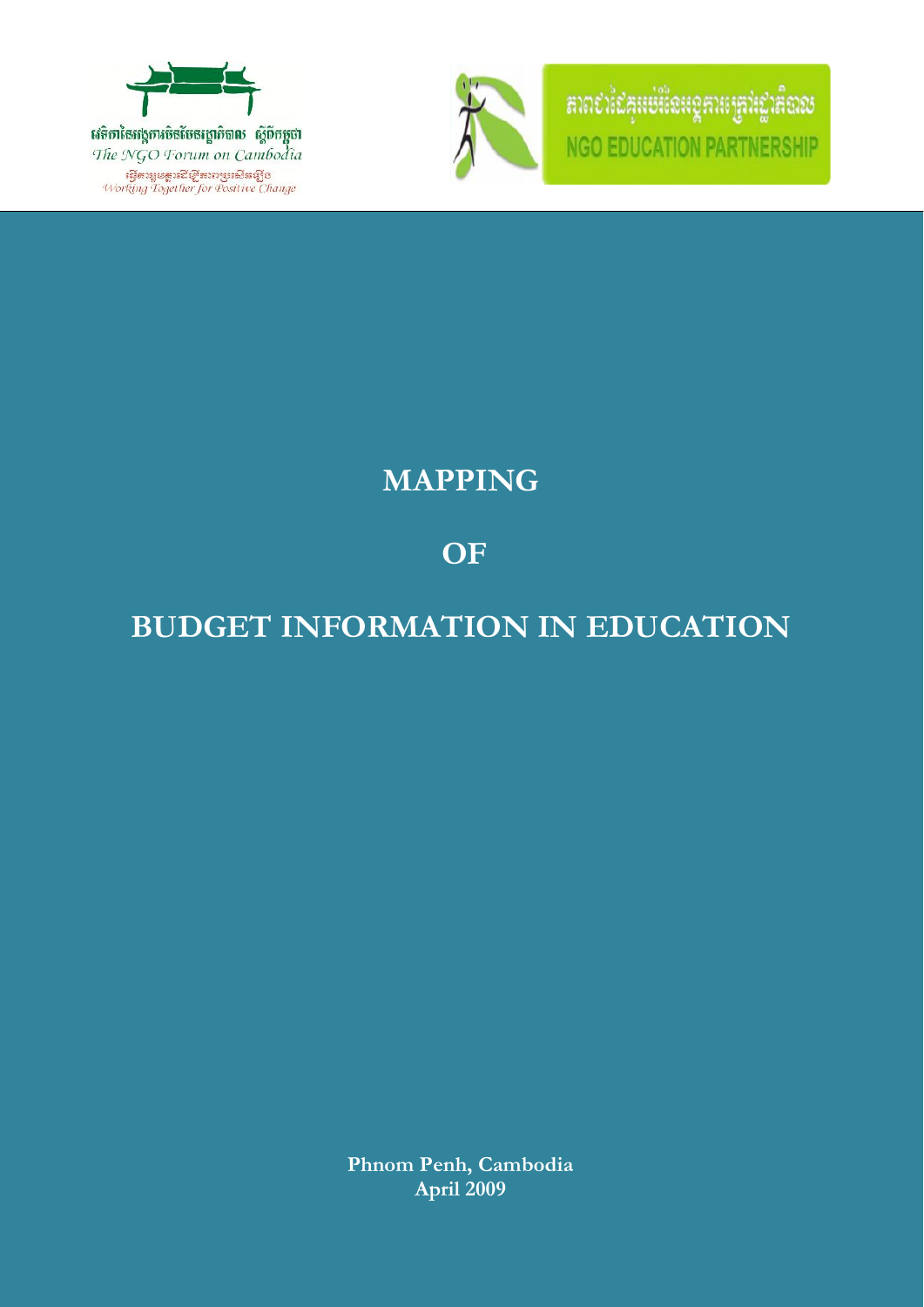## **MAPPING OF BUDGET INFORMATION IN EDUCATION**

This study was commissioned to **Mr. PAK KIMCHOEUN**, by the National Budget Project of the NGO Forum on Cambodia, in cooperation with NGO Education Partnership, as part of the project's effort to promote budget transparency.

**DISCLAIMER:** The views expressed in this report are solely those of the researcher and do not necessarily represent the views of the NGO Forum on Cambodia or the NGO Education Partnership. While the content of this report may be quoted and reproduced, acknowledgement to and authorization from the researcher and publisher would be required.

**© The NGO Forum on Cambodia – April 2009**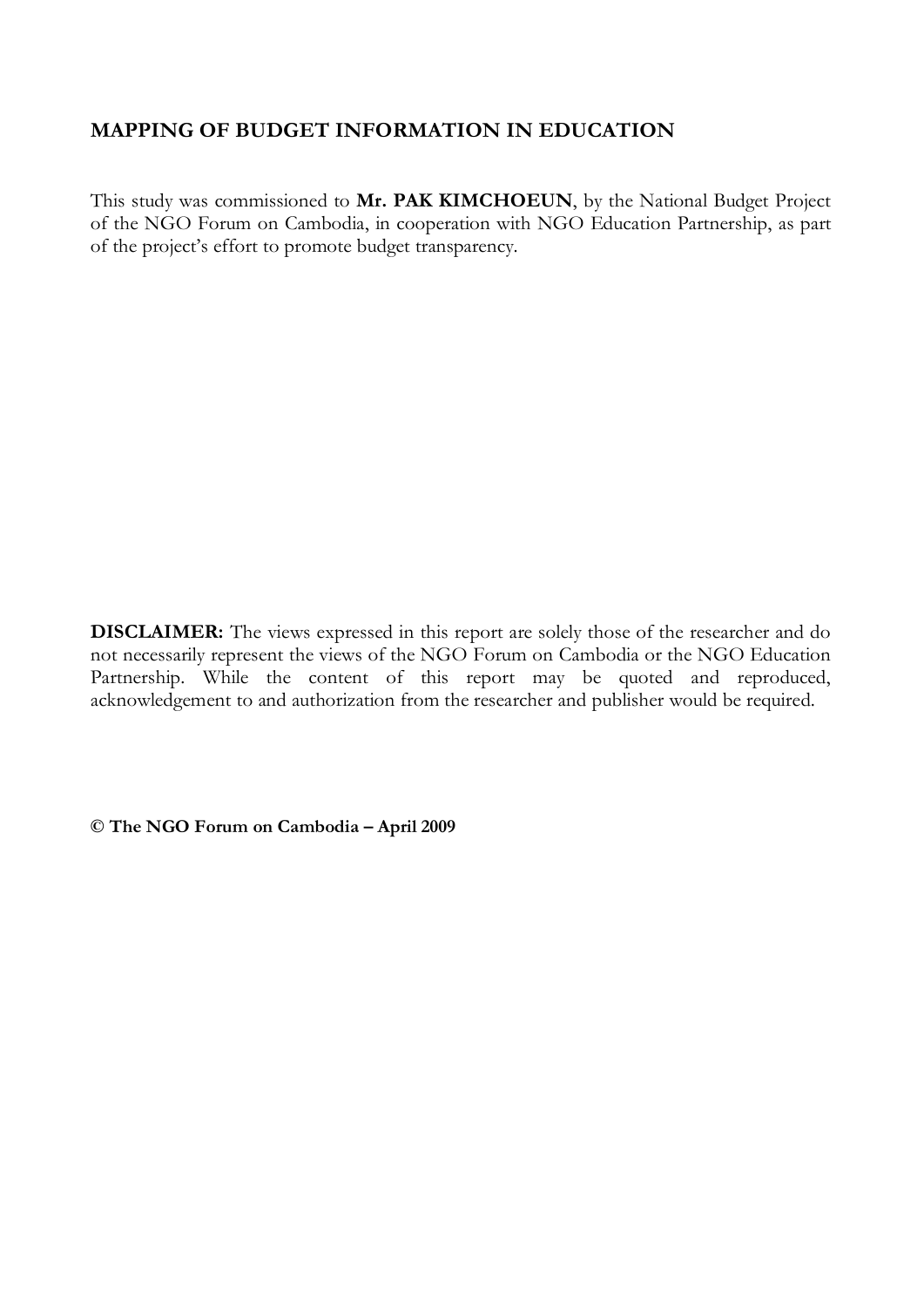# **Table of Contents**

| 6.2 Provincial and district levels: Both National Budget and donor/NGO support  12          |  |
|---------------------------------------------------------------------------------------------|--|
|                                                                                             |  |
|                                                                                             |  |
|                                                                                             |  |
|                                                                                             |  |
|                                                                                             |  |
|                                                                                             |  |
|                                                                                             |  |
| Annex 1: Flow of information and documents produced by different levels and institutions 19 |  |
| Annex 2: Key budget documents produced at national level and their availability 20          |  |
| Annex 3: Key budget documents produced at sub-national level and their availability  22     |  |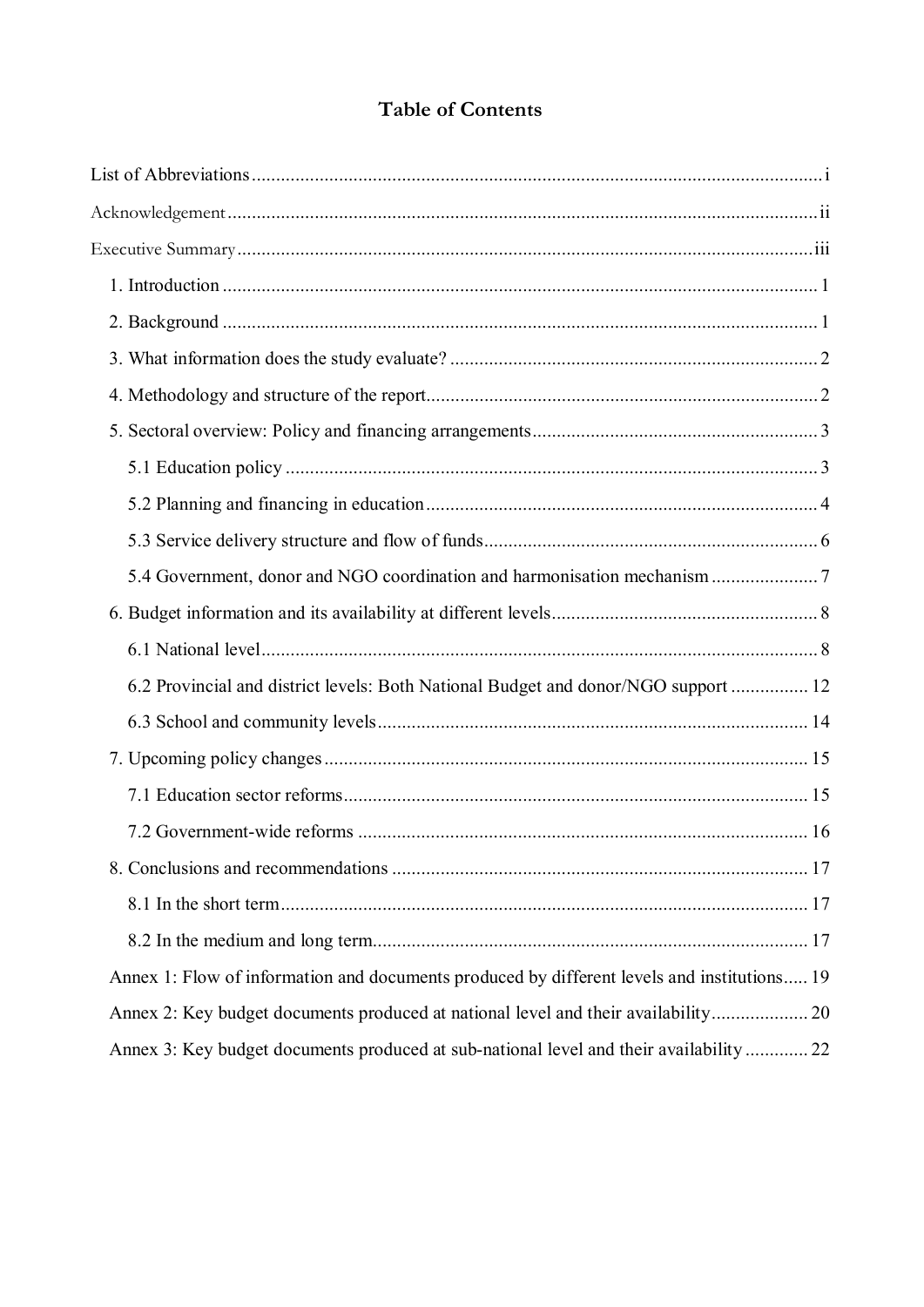# <span id="page-3-0"></span>**List of Abbreviations**

| <b>ADB</b>    | Asian Development Bank                         |
|---------------|------------------------------------------------|
| AMIS          | Aid Management Information System              |
| AOP           | Annual Operating Plan                          |
| API           | Advocacy and Policy Institute                  |
| BMC           | <b>Budget Management Centre</b>                |
| CAR           | Council for Administrative Reform              |
| <b>CDC</b>    | Council for the Development of Cambodia        |
| <b>CDCF</b>   | Cambodia Development Cooperation Forum         |
| <b>CMDG</b>   | Cambodia Millennium Development Goal           |
| COA           | Chart of Accounts                              |
| CSOs          | Civil Society Organisations                    |
| D&D           | Decentralisation And De-concentration          |
| DEF           | Department of Economy and Finance              |
| DIP           | Development Issues Programme                   |
| <b>DoEYS</b>  | Department of Education, Youth and Sport       |
| EC            | European Commission                            |
| EFA           | Education for All                              |
| <b>EFAC</b>   | Education for All Committee                    |
| <b>EMIS</b>   |                                                |
| <b>ESP</b>    | <b>Education Management Information System</b> |
|               | <b>Education Sector Policy</b>                 |
| <b>ESSP</b>   | <b>Education Sector Support Programme</b>      |
| ESWG          | <b>Education Sector Working Group</b>          |
| <b>FMIS</b>   | Financial Management Information System        |
| HRMIS         | Human Resource Management Information System   |
| IBP           | International Budget Project                   |
| IMF           | International Monetary Fund                    |
| JTWG-Ed       | Joint Technical Working Group on Education     |
| <b>MEF</b>    | Ministry of Economy and Finance                |
| MoEYS         | Ministry of Education, Youth and Sports        |
| MoI           | Ministry of Interior                           |
| MoP           | Ministry of Planning                           |
| <b>MTEF</b>   | Medium-Term Expenditure Framework              |
| NA            | National Assembly                              |
| NAA           | National Audit Authority                       |
| <b>NEP</b>    | NGO Education Partnership                      |
| NGO           | Non-Governmental Organisation                  |
| <b>NSDP</b>   | National Strategic Development Plan            |
| O&M           | Operations and Maintenance                     |
| <b>ODA</b>    | <b>Official Development Assistance</b>         |
| PAP           | Priority Action Programme                      |
| PBB           | Programme-Based Budgeting                      |
| <b>PETS</b>   | Public Expenditure Tracking Survey             |
| <b>PFMRP</b>  | Public Financial Management Reform Programme   |
| PIP           | Public Investment Programme                    |
| PMU           | Project Management Unit                        |
| R&D           | Research and Development                       |
| RGC           | Royal Government of Cambodia                   |
| SSC           | School Support Committee                       |
| SWAp          | Sector-Wide Approach                           |
| <b>SWPAM</b>  | Sector-Wide Policy Action Matrix               |
| TOFE          | Table of Financial Operations of the State     |
| <b>UNICEF</b> | United Nations Children's Fund                 |
| <b>VSO</b>    | <b>Voluntary Services Overseas</b>             |
| <b>WVC</b>    | World Vision Cambodia                          |
|               |                                                |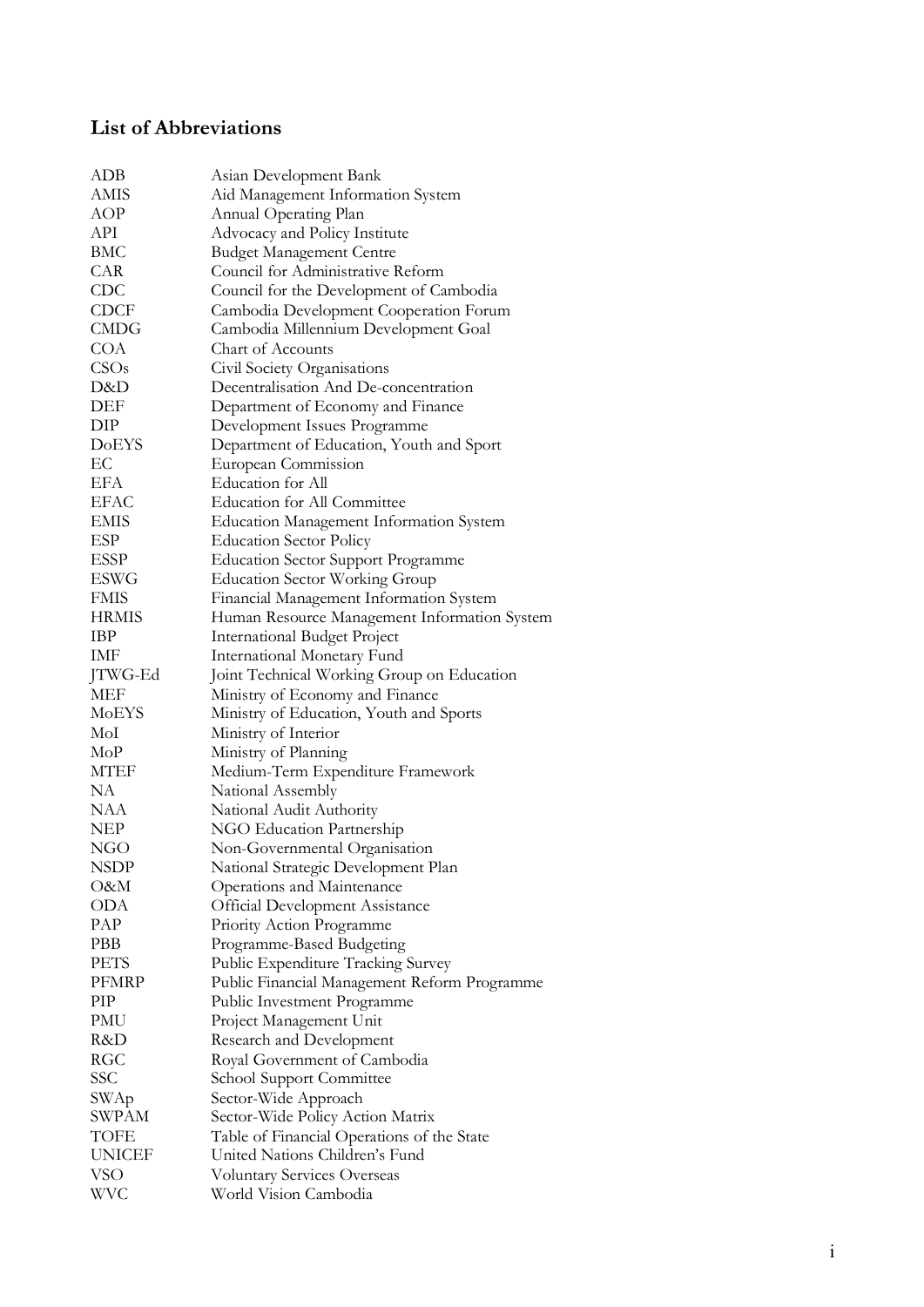## <span id="page-4-0"></span>**Acknowledgement**

The researcher gratefully acknowledges the valuable inputs from the Ministry of Education, Youth, and Sport (MoEYS), MoEYS-related departments, and other related line Ministries. The acknowledgement should also be extended to the NGO Forum on Cambodia and NGO Education Partnership for their review and essential comments. The research work may not be made possible without the kind financial support of the NGO Forum donors and partners.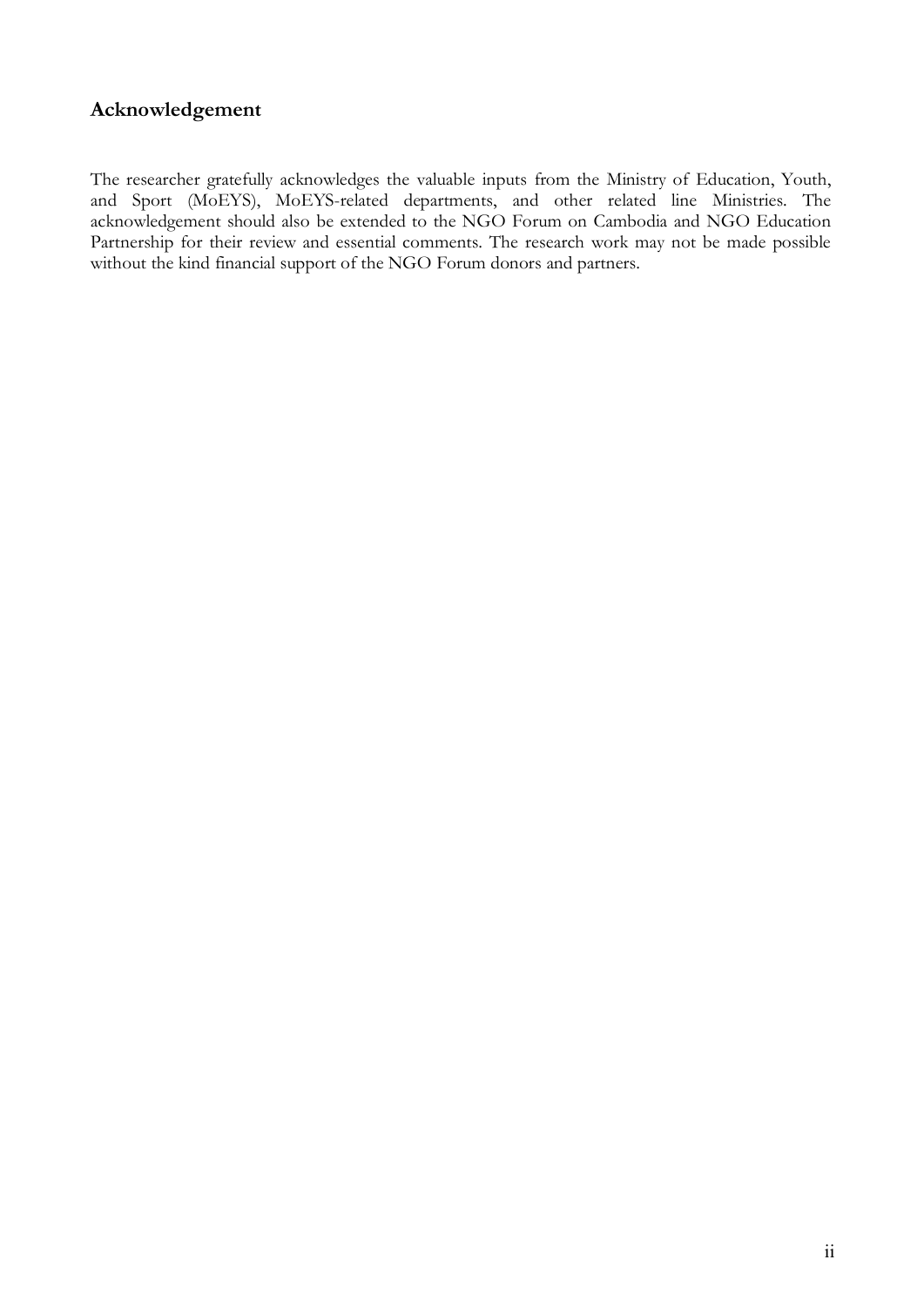## <span id="page-5-0"></span>**Executive Summary**

1. This budget information mapping exercise in education sector was conducted in the period from December 2008 to February 2009. It seeks to provide a comprehensive overview of all the publicly available documents related to planning and budgeting in education sector. Its finding are expected to assist NGOs working in the sector to better understand its planning and budgeting process which in turn will enable them to ensure that their programs are complementary to the efforts of the Royal Government of Cambodia (RGC).

2. The study evaluates (i) budget information or documents that are available through well defined procedures that ensure simultaneous release of public documents to all interest party, as well as (ii) those that are available only with request and approval from appropriate authority.

3. The study finds that some types of budget information are readily available, and some can be made available only with approval from the higher level, namely, Ministry of Economy and Finance (MEF) and Ministry of Education, Youth and Sport (MEYS) or through the Join Technical Working Group (JTWG-Ed). The attached table illustrates on this point. Understanding about the sector's service delivery and financing arrangement, and keeping updates on budgeting reform initiatives, both in the sector and within the broader governance system is also necessary.

4. First, a number of key documents and information were identified as helpful to the understanding of the sector's policy, planning and budgeting. These include the Millennium Development Goals, the National Strategic Development Plan (NSDP), Public Investment Program (PIP), Education for All (EFA), and Education Sector Policy. The more detailed and annual documents include the National Education Statistics and Indicators, Education Congress report.

5. Second, it is important to understand that, in term of service delivery and financing arrangement, education sector is currently financed by both the national budget and donor/NGOs support. Mostly, the national budget is spent on operation and personnel costs, while donors and NGO supports are given partly in forms of projects and partly as budget support to the government. The available funding flows in various ways from the central to the provincial, district and school level<sup>1</sup>[.](#page-5-1) These funding flows need to be understood in order to keep track of relevant budget information and how to make sense of it.

6. Article 84 of the 2008 Public Finance Law allows that 'all accounting and financial reports must be transparent and publicly disclose.' In practice, however, a number of constraints make access to budget information in education challenging. The first challenge comes from the separation between national budget and donors/ NGO support. Moreover, even getting information about each of these two pieces of budget information separately also has its own challenges.

7. For the national budget, the challenge comes from the centralization of budget information at the MEF and MEYS and the fragmentation between recurrent and capital budget. For the donor and NGO support, the fragmentation is even more serious. Officially, the MEF, Council for the Development of Cambodia (CDC), Ministry of Planning (MoP) and MEYS are the government agencies involved in coordinating donor support.

8. Despite existing coordination, however, fragmentation still persists. The CDC's ODA Database, while improving, still needs further improvement in term of its completeness and updatedness. The aid database of the Department of Planning of MEYS faces similar challenge,

<span id="page-5-1"></span><sup>&</sup>lt;sup>1</sup> Please see diagram on page 7 in the full report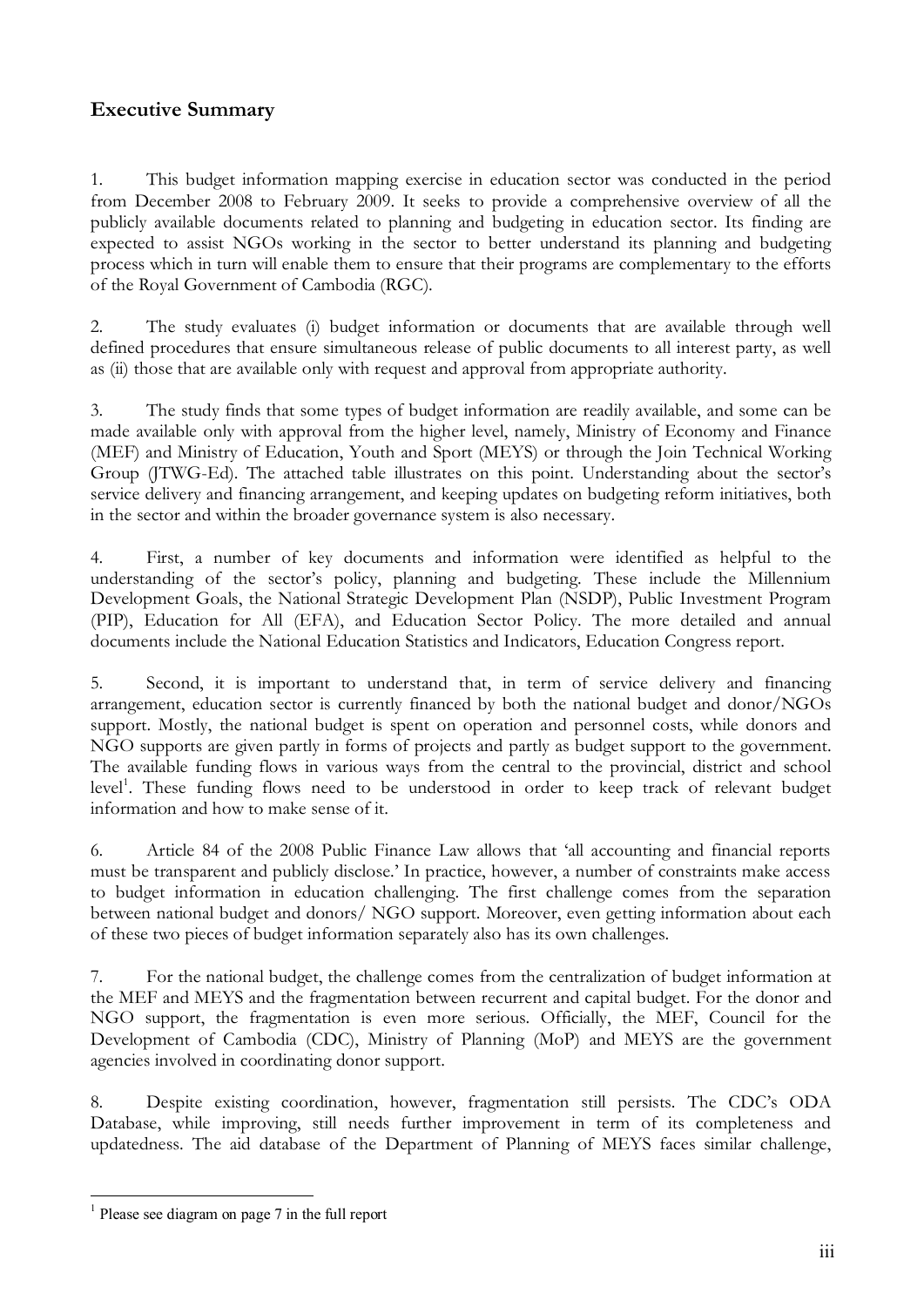requiring that relevant development partners better collaborate in provide timely and complete information about their supports to the sector.

9. Provincial Department of Education, Youth and Sport (PEYS), its district office (DEYS) and schools constitute the vertical line subordinates of the MEYS. The PEYS is responsible for compiling both education indicators and budgeting information from the district and school level and report on monthly and annual basis to the MEYS and MEF. Yet, following the vertical hierarchy of the sector, budget information at these sub-national levels can be accessed only where there is proper approval from either the MEYS and/or MEF.

10. The budgeting process and information availability in education is not static but changing to reflect the various ongoing reforms, both within the sector and in relevant cross-cutting reforms. Within the sector, the progress with the Program-Base Budgeting (PBB), the Annual Operational Plan (AOP), the improvement of the Financial Management Information System (FMIS) and of the Aid Management Information System (AMIS) will change the current status of budget information availability.

11. Relevant cross-cutting reforms include the ongoing Public Finance Management Reform Program (PFMRP) and the Decentralization and De-concentration (D&D). In the PFMRP, the introduction of the New Chart of Account (COA), the improvement in the comprehensiveness and coverage of the National Budget, the more complete aid database, are all working toward making budget information, both on that of the state and of donors and NGOs, more accessible.

12. The D&D, on the other hand, will bring changes to the way education service gets delivered, financed, and its budget information made available. Under the reform, provincial and district councils are set up and act as representatives of their respective administration. It is expected that as the councils become more active, they will become a good contact point for NGOs when requesting for relevant budget information of sectoral line departments, including that of education. Certainly, this will be much more convenient than having to put a formal request through the central ministry hierarchy. With the councils, better monitoring and coordination with NGO and donor projects are also expected.

13. With these reforms, budget information in education is expected to be more accessible. NGOs working and being interested in the matter should continue strengthening the current mechanisms that they already have (e.g. JTWG-Ed), while keeping an eye on the new opportunities that will emerge as results of these ongoing reform activities.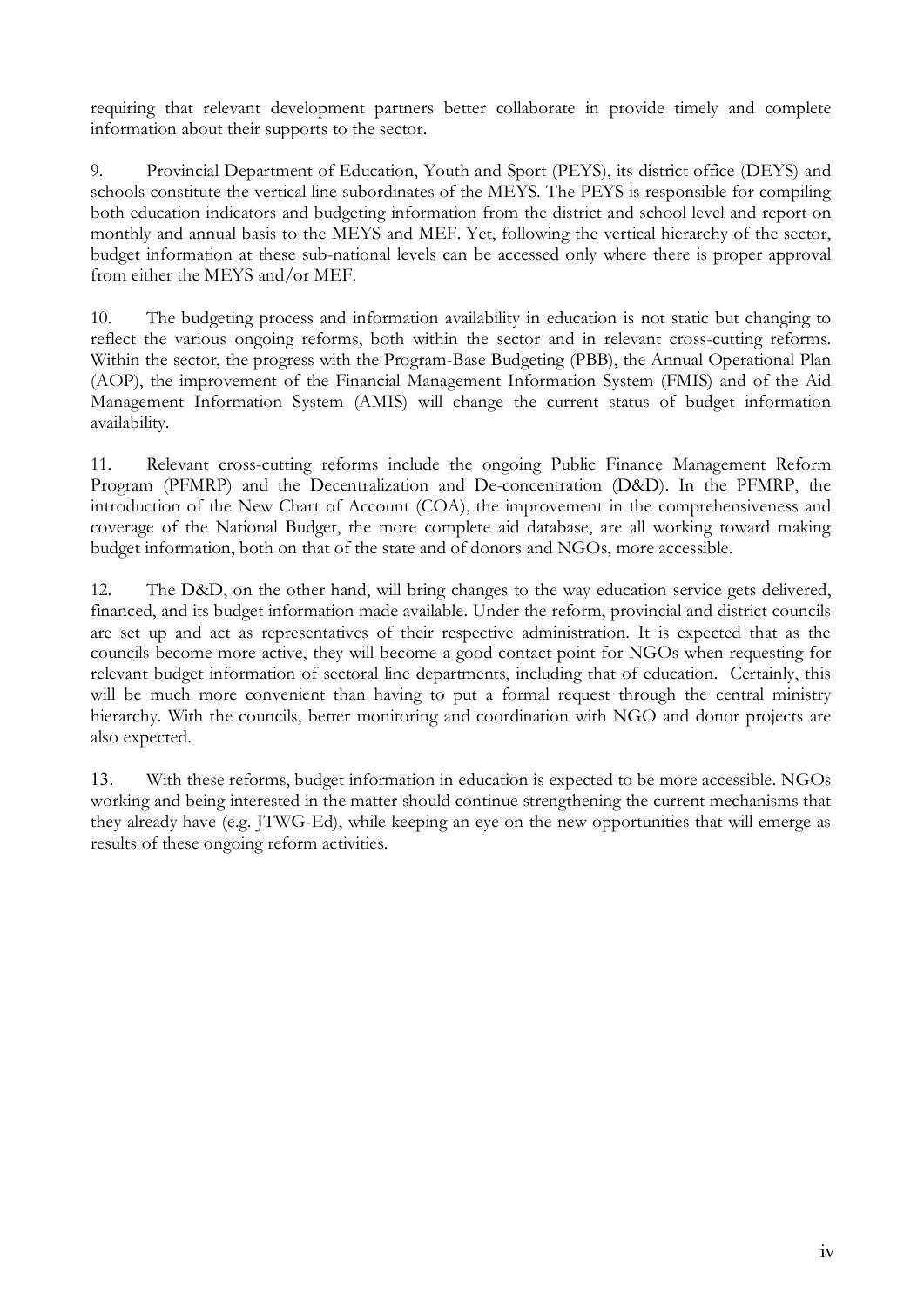# **MAPPING OF BUDGET INFORMATION IN EDUCATION**

## <span id="page-7-0"></span>**1. Introduction**

This study aims to assess the availability of financial (budget) information and non-financial information (outputs of spending) in the education sector in Cambodia at the national, provincial and local levels.

#### <span id="page-7-1"></span>**2. Background**

This study is an output of Development Issues Programme (DIP) work on Aid Effectiveness, and links to DIP's: monitoring of the National Strategic Development Plan (NSDP) 2006-2010; analysis of the National Budget; [a](#page-7-2)nd research for the Open Budget Index;<sup>2</sup> as well as its recent publication of the National Budget Guide. This study has been carried out in close cooperation with work on Access to Budget Information in the Health Sector, which was carried out by DIP's Budget Project.

This study seeks to generate a comprehensive overview of **all publicly available documents** related to planning and budgeting in the education sector, such as: i) the Education Strategic Plan (ESP); ii) the Education Sector Support Programme (ESSP); iii) budgets; iv) budget implementation documentation; v) Education Sector Performance Reports; and vi) education statistics.. The study seeks to clarify what information is included in such documents, where they can be found and how regularly they are published.

The study will help non-governmental organisations (NGOs) working in education to better understand the planning and budgeting system in education, and this will enable them to make sure that their programmes are complementary to the efforts of the Royal Government of Cambodia (RGC). In addition, a comprehensive overview of public information on the education sector will also be beneficial for members of the general public who value the importance of education. The aim of this study is not to carry out analysis, but rather to map all public information sources that relate to planning, budgeting and statistical information.

This study on access to budget information in education has been carried out by a reference group consisting of:

- · The **NGO Education Partnership (NEP)**, an umbrella organisation for NGOs active in the education sector, with the organisational goal of developing a mechanism to promote dialogue among its own members and with the Ministry of Education, Youth and Sports (MoEYS) in order to improve the quality of education in Cambodia. The NEP is an active member of the Government-Donor Technical Working Group on Education.
- · **Voluntary Services Overseas (VSO) Cambodia** works on the areas of education, reproductive and child health and secure livelihoods (forestry and fisheries). In education, VSO focuses on a number of rural provinces. VSO has a vast network with governments and other NGOs working in education at all levels.
- · **CARE Cambodia**, an active member of the NEP and the NGO Forum, works in the education sector, including provision of scholarships to disadvantaged girls and teaching marginalised and vulnerable adolescents, such as sex workers and young people from ethnic minority groups.

<span id="page-7-2"></span><sup>2</sup> Results regarding the openness of Cambodia's budget books were to be launched in October 2008.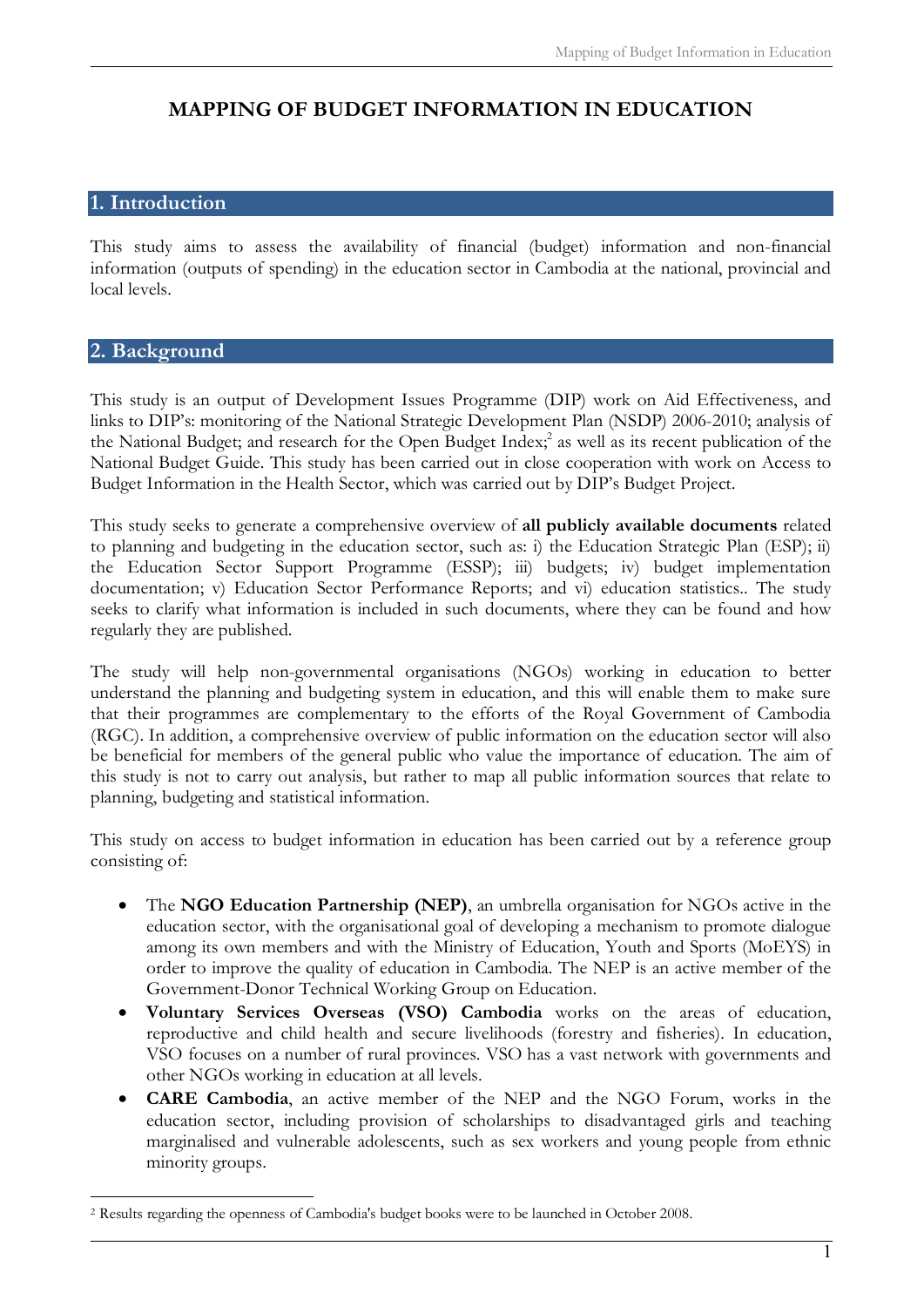- · **World Vision Cambodia (WVC)** is an active member of the NEP and the NGO Forum. WVC has been involved in developing the capacity of the Cambodian educational system over the past 13 years, building schools and providing much needed equipment and training, particularly to schools in rural areas. WVC is currently involved in a wide range of activities, such as infrastructure and access to education for vulnerable groups like children with disabilities.
- Advocacy and Policy Institute (API) became independent from Pact Cambodia in January 2008, where it started as a programme in July 2003. API's goal is to increase Cambodia's democratic space by creating more effective advocates for responses from government institutions. API coordinates the network of NGOs that are advocating for more freedom of information.
- The NGO Forum on Cambodia is a membership organisation of over 80 NGOs that seeks to discuss, debate and advocate the concerns of NGOs regarding Cambodia's development. The NGO Forum is an active member of the Government-Donor Technical Working Group on the Public Financial Management Reform Programme (PFMRP) and the Government-Donor Technical Working Group on Planning and Poverty Reduction.

## <span id="page-8-0"></span>**3. What information does the study evaluate?**

This study looks at information and its availability at both central and sub-national levels. It focuses on what happens in practice, rather than on what is stated in the law/regulations. The definition of "public availability" is taken from the International Budget Project (IBP), and covers:

- Information that is available through well-defined procedures that ensure simultaneous release of public documents to all interested parties; as well as
- Information or documents that are available only on request.

In Cambodia, education service delivery has mainly two sources of financing: the National Budget and donors/NGOs. This study looks at both, but with more focus on the National Budget side, which represents more than half of total spending. Related only to the quantity of information available, the study assesses appropriateness for policy analysis, comprehensiveness and timeliness. Budget data are a function of the budgeting management system that has been put in place, which has changed over time and continues to change as a result of various government-wide and in-sector reforms. As such, the availability of the data/information is assessed within this context.

The study identifies:

- Information that is available to the public;
- Information that is provided on a regular basis to, for instance, members of Technical Working Groups at the national or sub-national level, provided that the RGC confirms that this information can be shared publicly; and
- · Information that is provided on a regularly basis to members of facility management committees (such as school committees in education).

#### <span id="page-8-1"></span>**4. Methodology and structure of the report**

The study employs the following methodologies, including:

· **Desk research:** The study starts by reviewing sectoral policies, evaluation reports and documents on related service delivery policies and reforms, such as those on the PFMRP and on Decentralisation and De-concentration (D&D).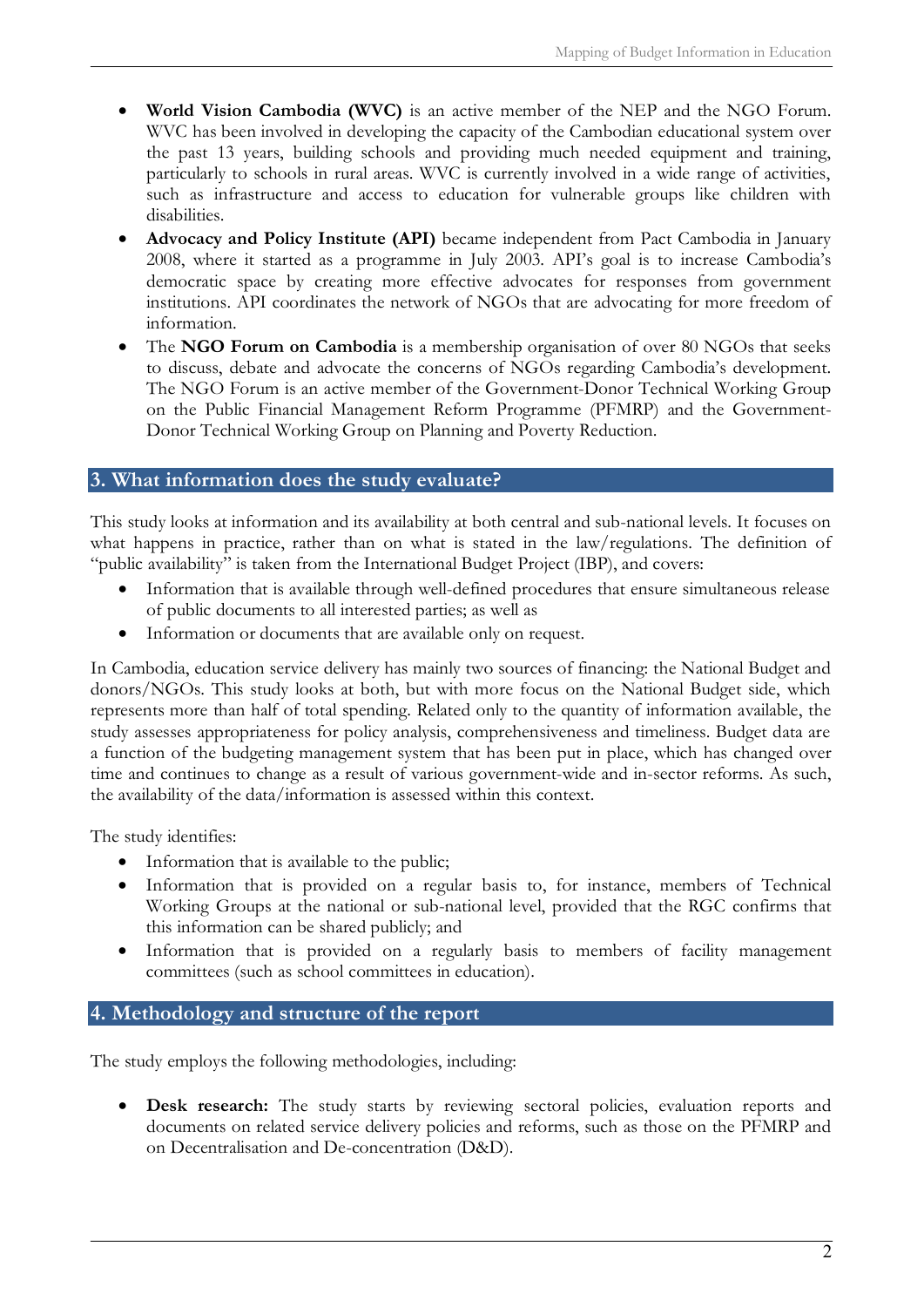- · **Interviews with key members of the reference group:** The aim here was to obtain comments and input from various NGOs with experience in the sector and also to ensure that key documents and reports were not missed out in producing the literature review.
- · **Interviews with central institutions:** The central institutions included the Ministry of Education, Youth and Sports (MoEYS); the Ministry of Economy and Finance (MEF); the Council for Administrative Reform (CAR); and the Ministry of Interior (MoI). MoI was particularly relevant because of its ongoing D&D process, which will have significant impacts on service delivery as well as on access to financial and non-financial information.
- · **Field interviews with representatives at the provincial and district level:** The consultant and reference group members visited two provinces to check on various budget management documents produced and their availability.

| Institution            | Department                                            | Date of meeting       |
|------------------------|-------------------------------------------------------|-----------------------|
| Ministry of Economy    | National Treasury                                     | December 8, 2008      |
| and Finance            | <b>Budget Department</b>                              | January 27, 2009      |
|                        | Department of Investment and Cooperation              | February 3, 3009      |
| Ministry of Education, | Department of Finance                                 | November 20, 2008     |
| Youth and Sports       |                                                       | February 24, 2009     |
|                        | Department of Planning                                | November 21, 28, 2008 |
|                        | Provincial Departments of Education, Youth and Sports | November 26, 2008     |
|                        |                                                       | February 2, 2009      |
|                        | District Offices of Education, Youth and Sports       | November 26, 2008     |
|                        |                                                       | February 2, 2009      |
|                        | Schools                                               | November 26, 2008     |
|                        |                                                       | February 2, 2009      |

#### **Table 1: List of Interviews**

In response to the objectives of the study, and to reflect the nature of the financing and budgeting system in the sector, both now and when factoring in upcoming policy changes, this report is structured as follows:

- **Sector policy and financing overview:** The report starts by providing a brief overview of the policy context and financing arrangements in the sector. It discusses key sources of financing, key budget items and the flow of funds to various spending entities at central, provincial, district and front-line levels.
- · **Budget documents produced and their accessibility:** Attached to each type of budget are various budget documents, prepared by spending agencies at different levels. The report identifies and describes key budget documents produced at each level, what key budget information they contain and how accessible they are.
- Budget information availability in education expected changes in the short and **medium term:** Budget systems and their accessibility are continuously evolving, as a result of reforms both within the sector and within the overall budgeting and institutional arrangements. The report points to upcoming changes in budget policies in the sector, and the opportunities and challenges that may arise in relation to this.
- **Recommendations:** A set of recommendations is provided to what NGOs should do in their advocacy work on budget accessibility in the education sector in the short, medium and long term.

## <span id="page-9-0"></span>**5. Sectoral overview: Policy and financing arrangements**

#### <span id="page-9-1"></span>**5.1 Education policy**

The policy documents governing the education sector are the Rectangular Strategy, the Cambodia Millennium Development Goals (CMDGs), the National Strategic Development Plan (NSDP), the Education for All (EFA) National Plan and the Education Sector Policy.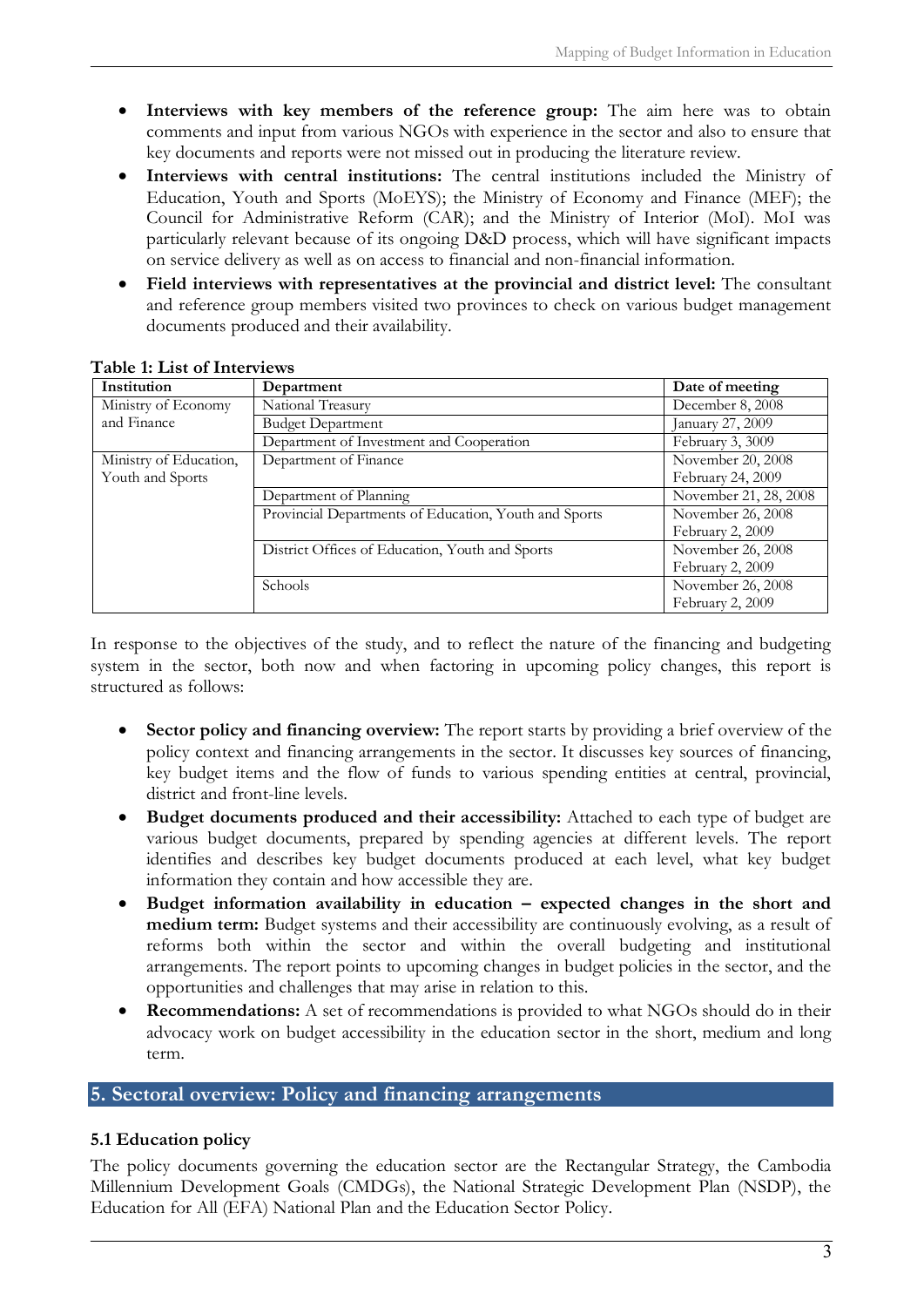The Education Sector Policy is driven by the broader national plans of the CMDGs, the NSDP 2006- 2010 and the Rectangular Strategy (2004, 2008). In line with their overarching policies, the following plans specific to the education sector were devised: the long-term EFA National Plan 2003-2015 and the medium-term Education Strategic Plan (ESP) (2001-2005, 2004-2008, 2006-2010).

Based on the experiences of the past two ESPs, the ESP 2006-2010 sets out the following three core objectives for the education sector:

- i) Ensure equal access to education through the building of schools close to students' homes, timely provision of schools' operational budget, adequate supply of qualified teachers and construction of dormitories for students, especially girls;
- ii) Improve the quality and effectiveness of education services through increased provision of instructional materials, construction of libraries and laboratories, continued reforms in school curricula, increases in learning hours and granting of scholarships to poor students; and
- iii) Further develop educational institutions and build the capacity of education personnel through improved working procedures, legislative instruments and technical training for all levels of education officers.

The detailed action plan, indicators, and timeframe for the achievement of each of the three objectives are set out in the Sector-Wide Policy Action Matrix (SWPAM) (annexed to the ESP). In sum, the SWPAM indicates that a number of strategies and indicators, against which progress shall be measured, guide the implementation of the three goals. To enumerate, the first objective has 14 strategies and 20 corresponding indicators; the second, 8 and 25; and the third, 7 and 17.

#### <span id="page-10-0"></span>**5.2 Planning and financing in education**

The Education Sector Support Programme (ESSP) 2006-2010 represents another milestone in education sector reform. Whereas the ESP focuses more on the policy objectives and targets, the ESSP focuses on the financing and programming priorities that those objectives entail. It provides a costing framework to be filled by all sources of financing, including the National Budget and donor and NGO support. Spending, on the other hand, is to focus on: i) the 12 recurrent budget programme priorities; and ii) two capital programme priorities (see Table 2). The ESSP sets out for each priority: its objective, key targets, and indicators; strategies and scope; main programmes and activities; management and monitoring arrangements; and financing plan.

| Recurrent budget programme priorities                                                                                                                                |                                                              |  |  |
|----------------------------------------------------------------------------------------------------------------------------------------------------------------------|--------------------------------------------------------------|--|--|
| (under programme-based budgeting)                                                                                                                                    |                                                              |  |  |
|                                                                                                                                                                      | Education service efficiency                                 |  |  |
| 2                                                                                                                                                                    | Early childhood education expansion                          |  |  |
| 3                                                                                                                                                                    | Primary education access quality and efficiency              |  |  |
| $\overline{4}$                                                                                                                                                       | Lower secondary education access, quality and efficiency     |  |  |
| 5                                                                                                                                                                    | Upper secondary education access and quality                 |  |  |
| 6                                                                                                                                                                    | Quality, efficiency and equitable access in higher education |  |  |
|                                                                                                                                                                      | Continuous teacher development                               |  |  |
| 8                                                                                                                                                                    | Sustainable supply of core instructional materials           |  |  |
| 9                                                                                                                                                                    | Non-formal education expansion                               |  |  |
| 10                                                                                                                                                                   | Youth and sport development                                  |  |  |
| 11                                                                                                                                                                   | Strengthened monitoring systems                              |  |  |
| 12                                                                                                                                                                   | Secondary scholarships for the poor programme                |  |  |
| Capital programme priorities                                                                                                                                         |                                                              |  |  |
|                                                                                                                                                                      | Educational facilities development                           |  |  |
| $\mathcal{D}_{\mathcal{L}}^{\mathcal{L}}(\mathcal{L}) = \mathcal{D}_{\mathcal{L}}^{\mathcal{L}}(\mathcal{L}) = \mathcal{D}_{\mathcal{L}}^{\mathcal{L}}(\mathcal{L})$ | Institutional and capacity development                       |  |  |

#### **Table 2: ESSP 2006-2010 Priorities**

*Source: ESSP 2006-2010.*

The March 2008 preparatory report for the Mid-Term Review of ESP/ESSP 2006-2010 Implementation describes progress in addressing the priorities according to their respective indicators. The report additionally provides cross-province progress analyses, which importantly suggest that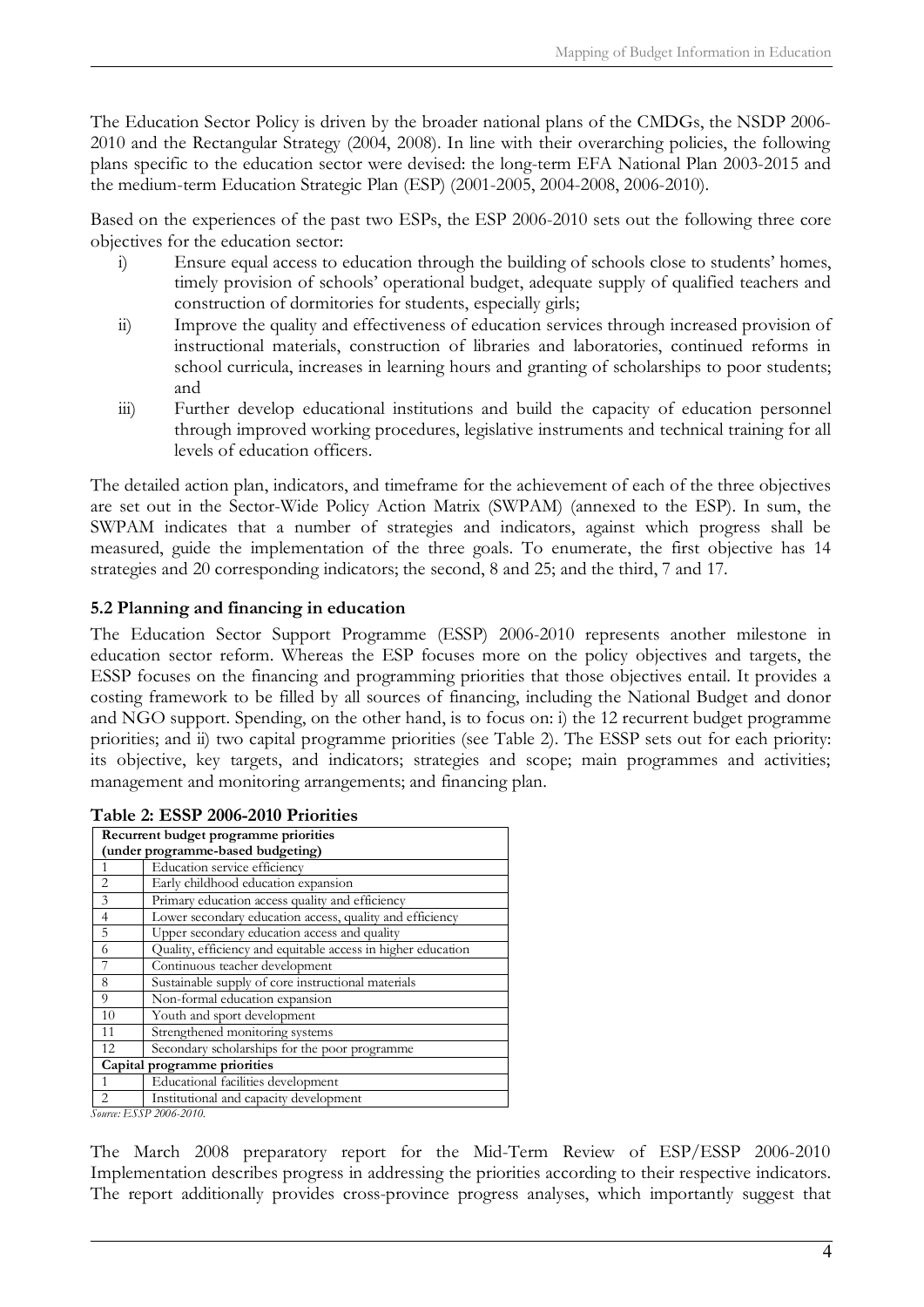some of the remote provinces (e.g. Mondulkiri, Ratanakiri and Preah Vihear) have been progressing very slowly on implementing the priority programmes.

Since 2000, financing for the education sector has been increasing in nominal terms, as shown in Figure 1 for 2000-2008. The figure also shows that, following a similar trend, the provincial share of the sectoral budget accounts for more than half, mainly because of heavy personnel costs incurred at that level.





Also increasing over time, donor and NGO support to Cambodia's education sector has taken various forms, including project support, NGO funding, scholarships, grants, projects/programme loans and targeted budget support. There are now 14 donors supporting the sector, although only the Asian Development Bank (ADB) and the European Commission (EC) provide direct budget support. Other donors continue principally to utilise traditional project-based aid modalities. As for NGOs, about 129 of them have been helping the education sector with around 239 projects.

The different sources of financing for the education sector are managed differently. The National Budget (which includes budget support) is managed through the government budgeting system, whereas various modalities are used for donor and NGO support. The general trend over the years has been that the share from the National Budget is used to finance recurrent spending, whereas donor and NGO support takes care of capital expenditures. However, this trend currently does not hold, as various donor projects also fund recurrent expenses. However, in the National Budget Law, projects supported by donors are mostly registered under "capital expenditure." The term "capital expenditure" in the National Budget Law is somewhat misleading, as projects on this list also pay various recurrent operational expenses, such as salary top-ups, electricity, stationery, travel costs, etc.

According to Sub-Decree No. 170 ANKR, dated December 30, 2006, the National Budget has the following components:

#### **Recurrent spending**

- Purchase of goods (Chapter 60): This chapter covers a large part of Chapter 11 of the old Chart of Accounts (CoA); it has seven sub-chapters and 21 sub-sub-chapters. Main spending items under this component are general operations and maintenance (O&M), furniture and utility expenses.
- · **Purchase of services (Chapter 61):** This chapter covers some parts of Chapter 11 of the old CoA; it has eight sub-chapters and 11 sub-sub-chapters. Main spending items under this component are training, repair, insurance and transportation.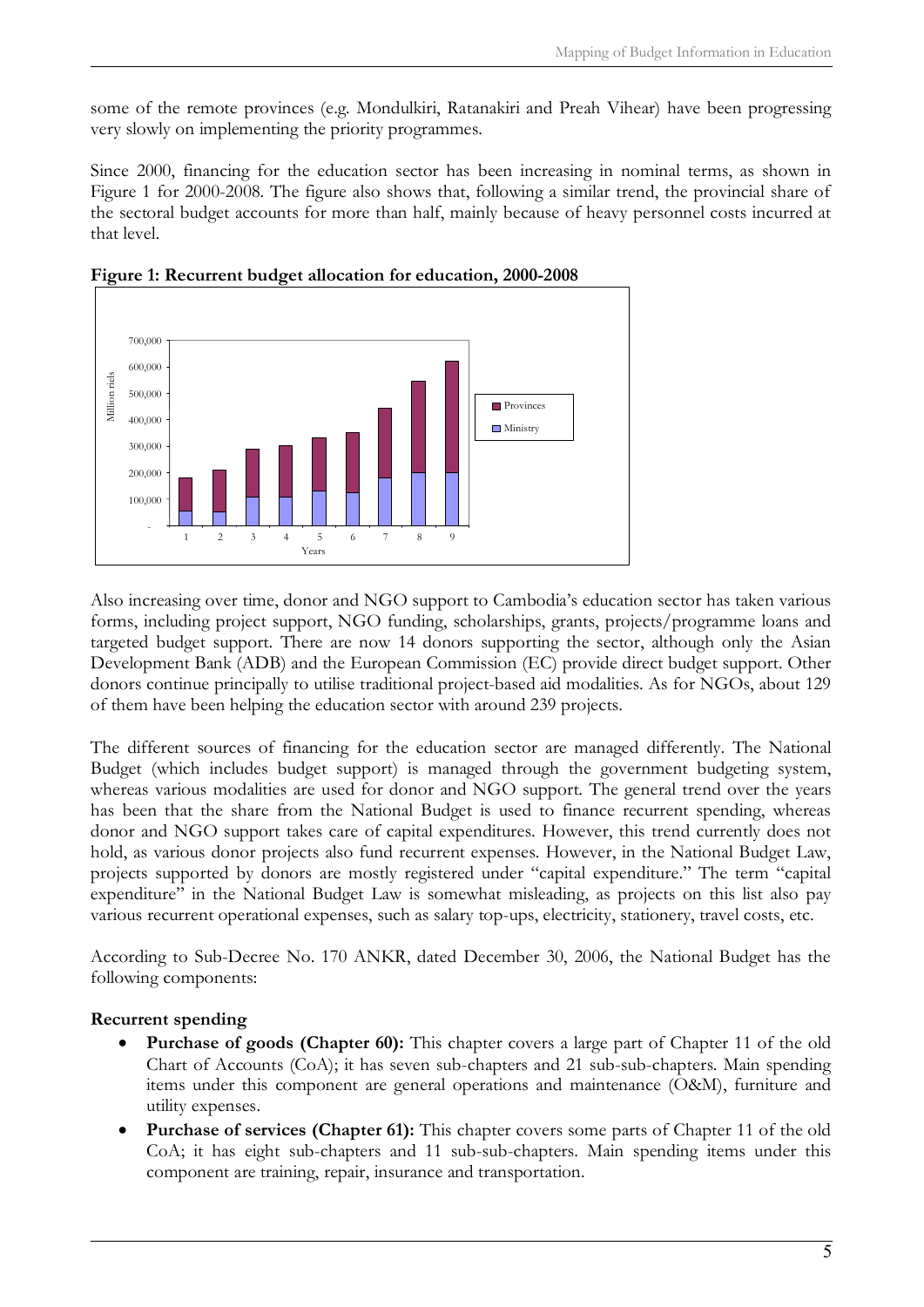- · **Other services (Chapter 62):** This chapter also covers some parts of Chapter 11 of the old CoA; it has eight sub-chapters and 18 sub-sub-chapters. Under this component are key spending items including compensation for contractual staff, "hospitality" expenses, various ceremony expenditures and media promotion.
- **Personnel expenses (Chapter 64):** This chapter covers a large part of what used to be under Chapter 10 of the old CoA; it has five sub-chapters and 30 sub-sub-chapters. Main spending items under this component are basic salary, allowances, priority mission groups and social welfare (e.g. pensions).

#### **Capital spending**

- Intangible investments (Chapter 20), including mainly research and development (R&D).
- · Tangible investments (Chapter 21), including construction, renovations, vehicles and other durable assets.

It should be noted that, as with other sectors, only a recurrent budget is allocated to the education sector. Capital spending financed by the state budget is managed under the Department of Investment and Cooperation of MEF.

Recurrent budgeting can be classified into non-programme budgeting and programme-based budgeting (PBB). PBB covers non-wage recurrent expenditures, including those under Chapters 60, 61 and 62. Learning from experience with the PAP (Priority Action Programme), implemented from 2000 to 2006, PBB is a new reform initiative under the government PFMRP. It aims to link spending with performance. With reference to the education sector, PBB is used for both central and provincial levels, and for the 12 recurrent budget priorities listed in Table 2 above. It is managed by the Budget Management Centres (BMC) existing at all levels of the education sector. Most PBB is formula-based. PBB is different from the PAP in a number of aspects: i) it is classified in accordance with the new CoA; ii) it cannot be carried forward to the following fiscal year; and iii) there is less flexibility in the way it gets spent.

#### **Box 1: PBB in the education sector**

- Starting from 2007 onward, PBB spending is a continuation from the PAP.
- · The key regulation on PBB is Inter-Ministerial *Prakas* No. 191 SHV.HK, dated March 26, 2007, on the Principles for Implementation of PBB in Education.
- · There are five main programmes for education: P1 General and Informal Education; P2 Vocational Training; P3 Youth and Sport; P4 Governance and Institutional Reforms; and P5 Support and Management for Education.
- · Most of the PBB intended for P1, which covers pre-school, primary school and secondary schools, is formula-based, using two components: i) a fixed allowance for a school; and ii) a variable component depending on the number of students. According to *Prakas* No. 191, for each pre-schools it is R200,000-R300,000, plus R6,000 for each student; for each primary school it is R500,000-R700,000, plus R7,000-R8,000 for each student; and for each secondary school it is R1.0-1.5 million, plus R15,000-18,000 for a student.
- Other PBB (P2-5) is mainly not formula-based.

*Source: Interviews with MoEYS Budget Department, February 24, 2009.*

As mentioned above, donor assistance (excluding budget support) is channelled mainly through projects. Financing for such projects may cover all types of expenses (e.g. personnel expenses in terms of salary supplementation, purchases of consumables, investments). The same goes for NGO projects. In contrast with the National Budget which flows through a fairly straightforward service delivery structure under MoEYS, donor and NGO financing have varying implementing arrangements.

#### <span id="page-12-0"></span>**5.3 Service delivery structure and flow of funds**

MoEYS is structurally divided into central, provincial, district, school and local education committees. Figure 2 below lays out the structure and the flow of funds, with the description on the side showing which type of budget gets channelled to which level.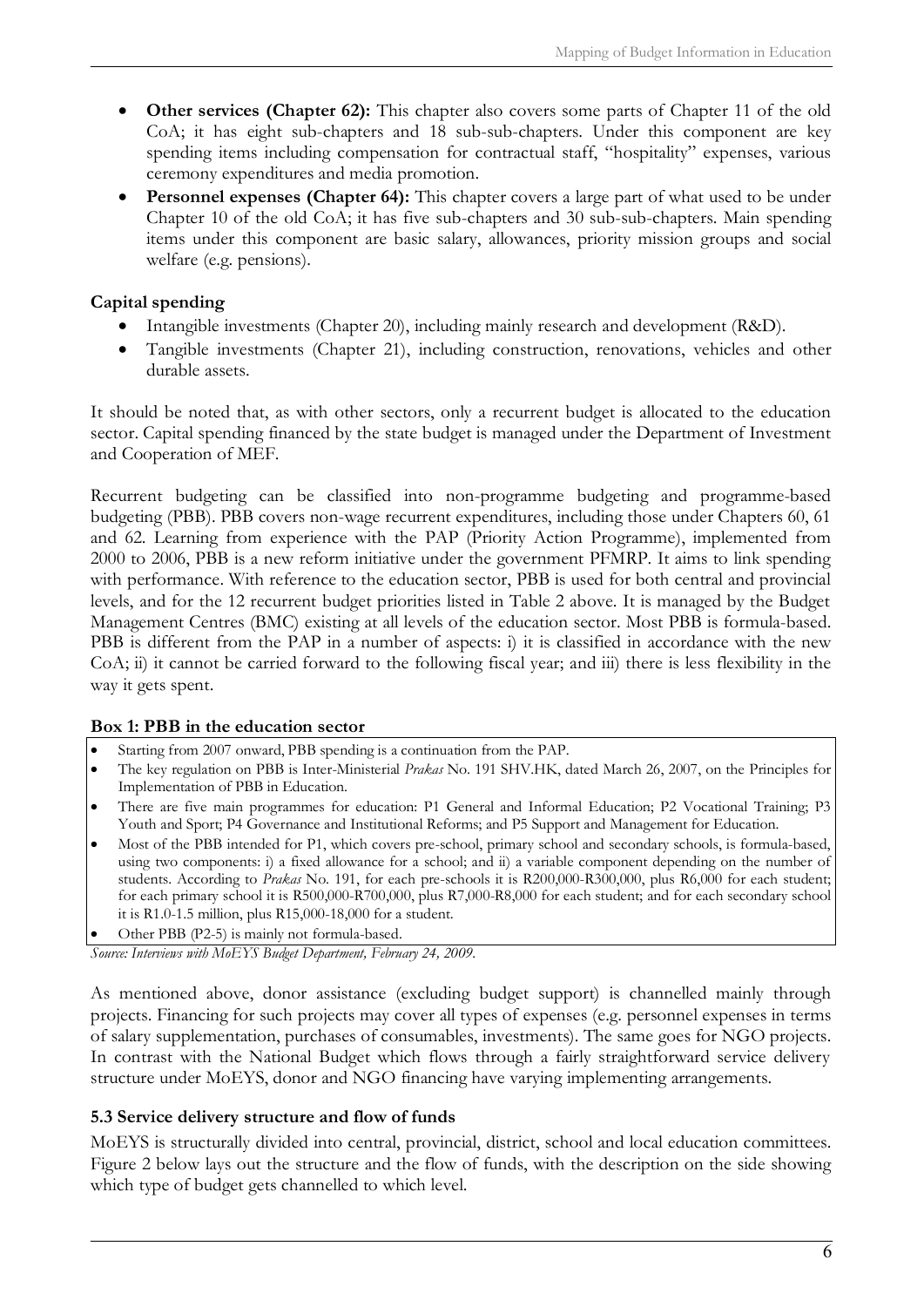

**Figure 2: Fund flow and budget types at each level of service delivery**

*Source: Researcher (2009) via interviews and literature review*

As shown in Figure 2, funding from the National Budget is allocated to the central and sub-national levels. DoEYS is the channel through which the budget is transferred down to the districts and schools. By contrast, donor and NGO support are mainly channelled directly to districts and schools through various projects. Also to be noted is that most of the National Budget is mainly to cover recurrent spending, whereas that from donors and NGOs is for capital or development budgets (see Section 5.2 above on the definition of recurrent versus capital spending).

#### <span id="page-13-0"></span>**5.4 Government, donor and NGO coordination and harmonisation mechanism**

Discussions with MoEYS Department of Finance officials indicated that disbursements from the National Budget are not actually that difficult to track for their administrative purposes (although, as will be discussed later, they are not made available to the public but are for internal management purposes only), and they are less fragmented in comparison with financing from donors and NGOs. Sector-wide approaches (SWAps), of course, aim to reduce aid fragmentation and increase the alignment of aid with national priorities. For a SWAp to achieve its purpose, however, better coordination between and among government, donors and concerned NGOs is mandatory. In line with this, a number of coordination mechanisms have been put in place. The Joint Technical Working Group on Education (JTWG-Ed) has been established and has been recognised by both MoEYS and Cambodia's development partners as the key avenue for MoEYS-development partner coordination. The United Nations Children's Fund (UNICEF) has been the most active donor in the JTWG.<sup>[3](#page-13-1)</sup>

The NGO sector is represented in the JTWG-Ed by the NEP. The NEP has five seats on the JTWG-Ed and the Education Sector Working Group (ESWG), through which it gets to meet directly with development partners. Each year, the Government, development partners, the NEP, NEP members and other stakeholders participate in the government-sponsored Education Congress to review progress made in the education sector together with outstanding issues and opportunities for action.

Another coordination mechanism in place is the periodic high-level government and donor group meeting with the Social Sector Working Group and the National Council for Social Development as

<span id="page-13-1"></span><sup>3</sup> MoEYS Department of Planning.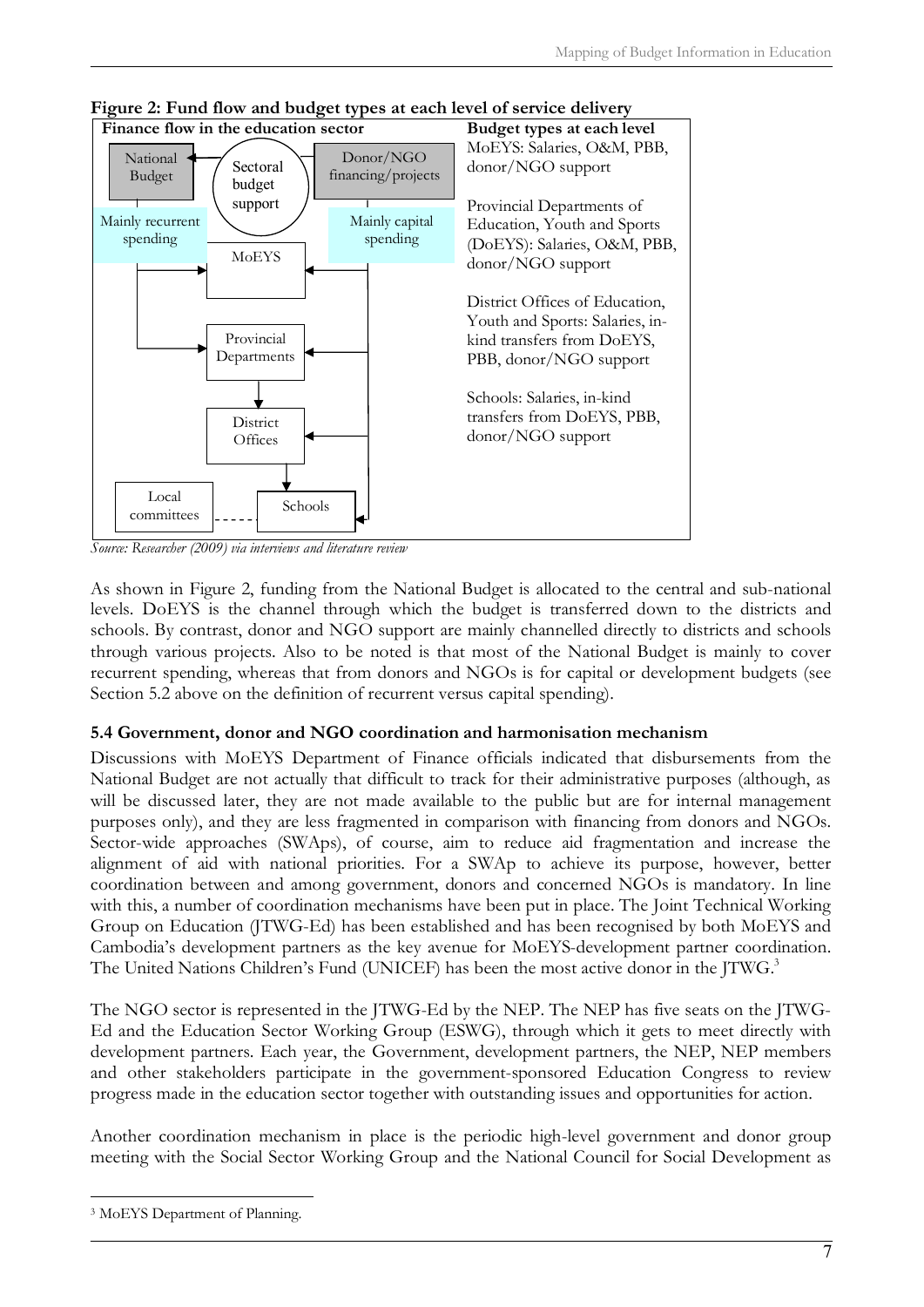part of the preparations for the Consultative Group meeting, now known as the Cambodia Development Cooperation Forum (CDCF). Progress reports are generated for the purpose of such meetings. To complement the coordination mechanisms already existing, there is a plan to strengthen the capacity of the Department of Planning of MoEYS to produce annual reports on government, donor and NGO activities and financing. In addition, the ESP 2006-2010 calls for the strengthening of and more collaborative action beyond Joint Sector Performance Monitoring and Reporting.

Despite all the aforementioned efforts, it is still not possible to obtain a complete sense of how much financing has been poured into the education sector, and how these monies have contributed to achieving the ESP's objectives. For one, government management of financing to the education sector remains fragmented. National Budget allocations are overseen by the Department of Finance of MoEYS, whereas donor and NGO support are supposed to be overseen by the MoEYS Department of Planning through its Office on Aid Coordination. Also, as the subsequent discussion shows, information on the National Budget is centralised, whereas that on donor and NGO financing is fragmented. Bringing the two big pieces of financing together has been a challenge for MoEYS, donors and NGOs alike. As is also further discussed, MoEYS is planning to introduce the use of an Annual Operating Plan (AOP) and a Medium-Term Expenditure Framework (MTEF) to bring these different sources of funding together.

## <span id="page-14-0"></span>**6. Budget information and its availability at different levels**

Discussions in this section focus on budget documentation and information. The section identifies which budget documents and information are available and accessible from the central level down to the school/community level. For each identified budget document, it is determined whether or not it is produced:

- Regularly  $-$  if so, how often?
- · For internal purposes only, and not made available to the public; or
- · To be made available to the public but only at formal request.

Where applicable, the discussion makes explicit if certain types of information can be made available:

- To the public at large;
- · Regularly to members of Technical Working Groups at national or sub-national level, provided that the RGC confirms that this information can be shared publicly; or
- Regularly to members of facility management committees and other local councils, provided that the RGC confirms that this information can be shared publicly.

#### <span id="page-14-1"></span>**6.1 National level**

#### **National Budget**

There are various institutions producing and issuing documents on the National Budget, both overall and for education in particular. The National Assembly (NA) adopts and issues the **National Budget Law**. Since 2007, this Law has covered both recurrent and capital expenditure funded by donors, classified by sectors/ministries. The recurrent budget shows allocated amounts per government agency (and allocations between central and provincial level), and the capital side of the budget shows a list of projects per government agency. Annually, around March, MEF also issues **a four-volume collection of National Budget documents**, which provides more details on how the budget is allocated by sector and by province.<sup>4</sup> [C](#page-14-2)oncerning education, the following information can be found:

<span id="page-14-2"></span><sup>4</sup> MEF Budget Department.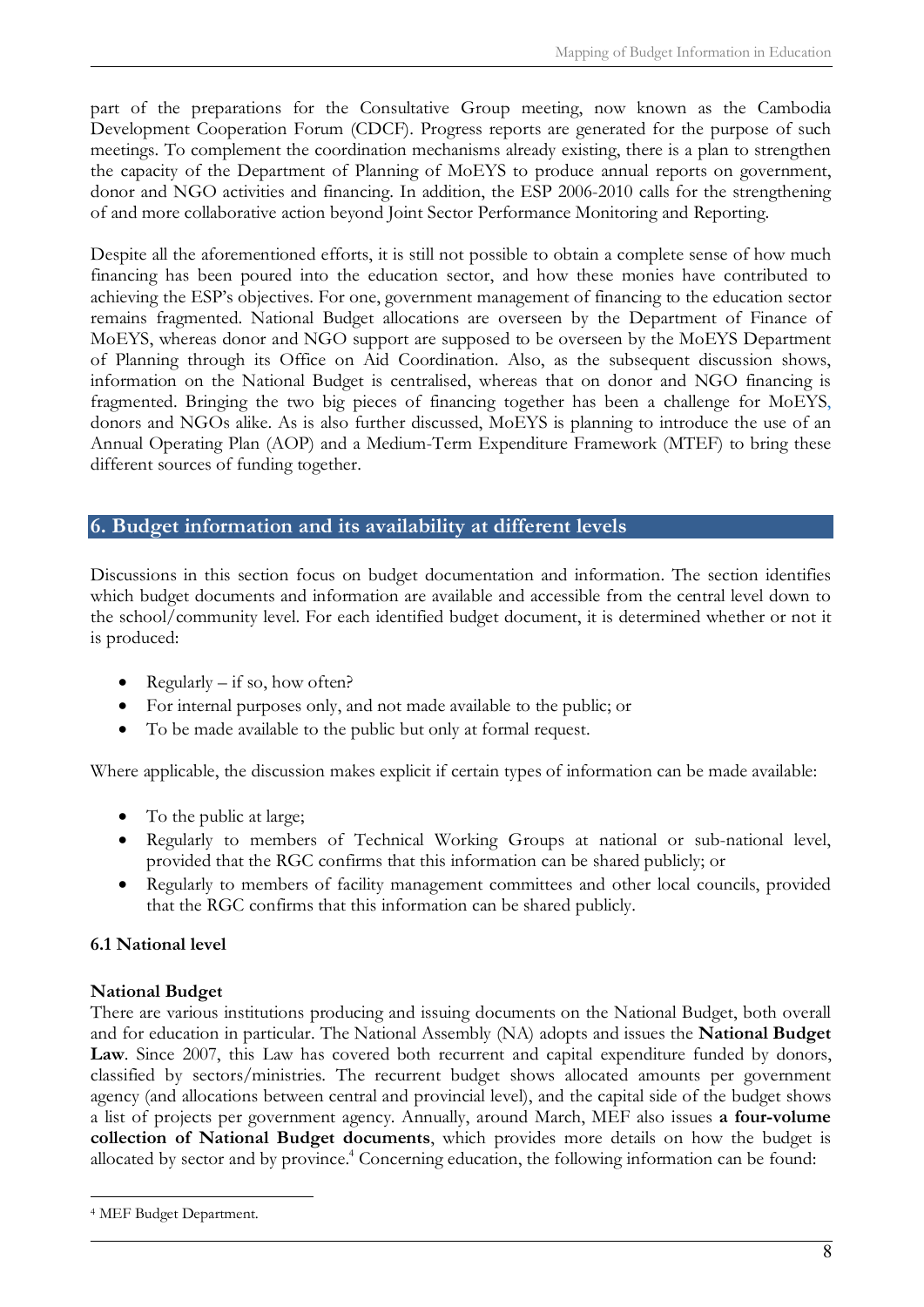- · **Volume 1:** The National Budget, which includes the body of the National Budget as approved by the NA, together with background analyses on economic performance, forecasting, various reform agenda for the year and any legal instruments published in the year relating to budget management issues.
- · **Volume 2:** The budget allocation for central ministries, which indicates details of ministries' budget allocations by central and provincial level, and allocations for each individual province. It covers only recurrent spending for the year.
- · **Volume 3:** The budget allocation by province, detailing allocations by line department. Again, this covers only recurrent spending.
- · **Volume 4:** The budget allocation to provincial authorities, usually known as *Salakhet*, by province. This fund (i.e. for *Salakhet*), it should be noted, includes both recurrent spending and a small share of capital spending.

The aforementioned documents can be used along with the **Public Investment Programmes (PIP)**, which are three-year rolling investment plans for all sectors, to obtain a picture of both recurrent and capital budgets for the whole sector. The PIP is published by (and available from) the Ministry of Planning (MoP) and is updated annually and published at the beginning of the year. In the PIP, education is classified under social sectors, together with health. The document includes a list of projects for basic education, higher education, technical and vocational training, upper secondary education and youth and sport. Under each category, ongoing and pipeline priority projects are shown, further divided into capital investment and technical assistance projects. It should also be noted that PIP projects are included on the capital side (Table C and D) of the National Budget.

In relation to budget execution, MEF, with information from the National Treasury, issues a monthly State Budget Implementation report known as the **Table of Financial Operations of the State (TOFE)**. 5  [T](#page-15-0)he TOFE is produced monthly and can be purchased from MEF. It is a good reference on the month-by-month execution of both the National Budget and donor support.

Two other sources of information on education sector financing should be mentioned here. On donor support, the **Council for the Development of Cambodia (CDC) Official Development Assistance (ODA) Database** proves to be a good, though not perfect, source of data. Regularly updated and publicly available, the database provides information on the annual disbursement of funds from various donors. Unfortunately, it is not very user friendly. Moreover, only information on donor disbursements into projects/programmes is available, not information on funds disbursed out of each project or programme.<sup>6</sup> [T](#page-15-1)he CDC ODA database can be accessed via the internet on: [http://cdc.khmer.biz/.](http://cdc.khmer.biz/)

While fairly publicly available, the abovementioned budget documents provide mainly aggregate data. For the purposes of monitoring and analysing budget allocation and execution within a specific sector such as education, detailed data are required. Aggregate information simply does not allow analysts to link what is spent and what has been achieved with the spending, nor does it allow more detailed analyses on, say, geographical imbalances in the way the budget has been allocated.

More detailed information is available from MoEYS itself. Certain supporting departments of the ministry produce and maintain databases that are very useful for budget analysis. First is the Department of Planning. Interviews with Department of Planning officers indicate that the department produces and keeps a number of databases and reports. The department annually prepares the **Education Management Information System (EMIS)**, from which **National Education Statistics and Indicators** are produced and made available to the public around February to May

<span id="page-15-0"></span><sup>5</sup> Originally from the French: Tableau des Opérations Financières de l'Etat.

<span id="page-15-1"></span><sup>6</sup> Lienert, I., Helis, J. et al. (2008) Cambodia: Improving Government Accounting. Phnom Penh, IMF.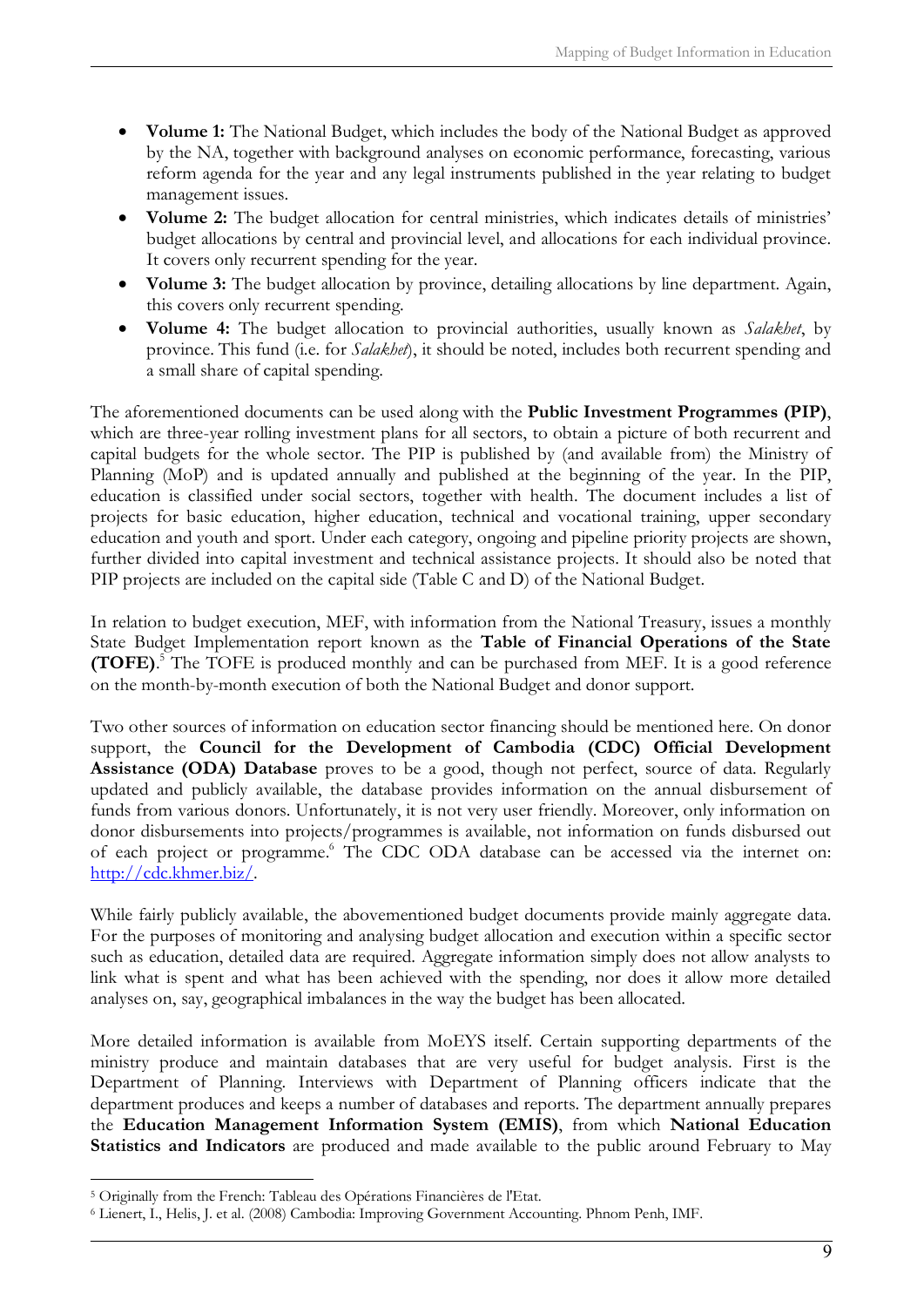each year. EMIS covers all the key variables, including student enrolment, the dropout rate and the number of schools and rooms. The resulting Education Statistics and Indicators are sufficient for those interested in the performance of the education sector. In addition, the department also produces highly useful annual reports such as the **Joint Annual Performance Report** and the **Education Congress Report**. These reports are usually completed and made public by March of each year.

The Department of Finance of MoEYS, which is in charge of the National Budget allocation, likewise produces a number of budget documents for the purposes of budget formulation, execution and supervision. One of these documents is the **Annual Budget Plan**, which the department prepares and then submits to MEF and, later on, the NA. This has the same format as the budget management documents from MEF (Volume 2). Please note that the figures in the budget management document from MEF are actual allocations and the figures in the Annual Budget Plan are only proposals submitted to MEF. According to the 2008 Finance Law, such budget plans need to be submitted to MEF by August. Usually, the plan cannot be made publicly available without approval from the MoEYS leadership. Another document is the **monthly report on budget execution**, which covers all budget items financed by the National Budget at both central and provincial levels. This would include salaries, O&M, PBB and other small recurrent spending.<sup>7</sup> [T](#page-16-0)his report follows the same format as the Annual Budget Plan budget management document. The Department of Finance also maintains the Financial Management Information System (FMIS). However, according to interviews with department officials, this has not been functioning properly.

As with capital spending, in education there are two parts: one domestically financed and the other externally funded. In the current system, all capital spending, which is broken into hundreds of development projects and programmes, is managed under the Department of Investment and Cooperation of MEF. Although the department does not produce any public documents on planned orexecuted budgets, it does provide information that is included in the TOFE.<sup>8</sup> All domestic financing and part of the foreign-funded capital spending get spent (disbursed) through the National Treasury system, and therefore execution is recorded by the National Treasury and sent to the Department of Economic and Public Finance Policy of MEF for the preparation of the monthly TOFE. For external funding not channelled through the Treasury system, information on its execution can be obtained from the CDC. However, as discussed earlier, the record on donor support (some of which goes through NGOs) is still not comprehensive, both in the CDC ODA database and in the newly established database of the Department of Investment and Cooperation within MEF.<sup>[9](#page-16-2)</sup>

The information contained in the abovementioned budget documents, databases and reports is highly useful. It is necessary in the conduct of internal sectoral evaluation and monitoring in accordance with the budget management requirements of MEF and relevant auditing agencies. Unfortunately, such information – all of it, according to central officials interviewed – can be made available only with formal approval from higher levels, meaning ministerial level. A letter of request needs to be submitted and will go through the relevant administrative procedures. Accordingly, it might take many weeks before it is clear whether the request is approved. With approval, it is possible to get your hands on as much data as you would like. It is therefore a situation of "all or nothing" when asking for such information.

It was learned that, with its formal request approved by MoEYS leadership, JTWG-Ed has been provided with the above information, i.e. on budget allocation and execution. JTWG-Ed, officially recognised by both the RGC and various stakeholders, has proven to be very valuable. Its requests carry a great deal of weight. It was confirmed that most of the information provided to JTWG can be

<span id="page-16-0"></span><sup>7</sup> More detailed information on salary and staff-related spending is kept in the Department of Personnel of MoEYS, which maintains the Human Resource Management Information System (HRMIS); on the other hand, more information on inventory/assets is with the MoEYS Department on Assets.

<span id="page-16-1"></span><sup>8</sup> MEF Department of Investment and Cooperation.

<span id="page-16-2"></span><sup>9</sup> National Treasury.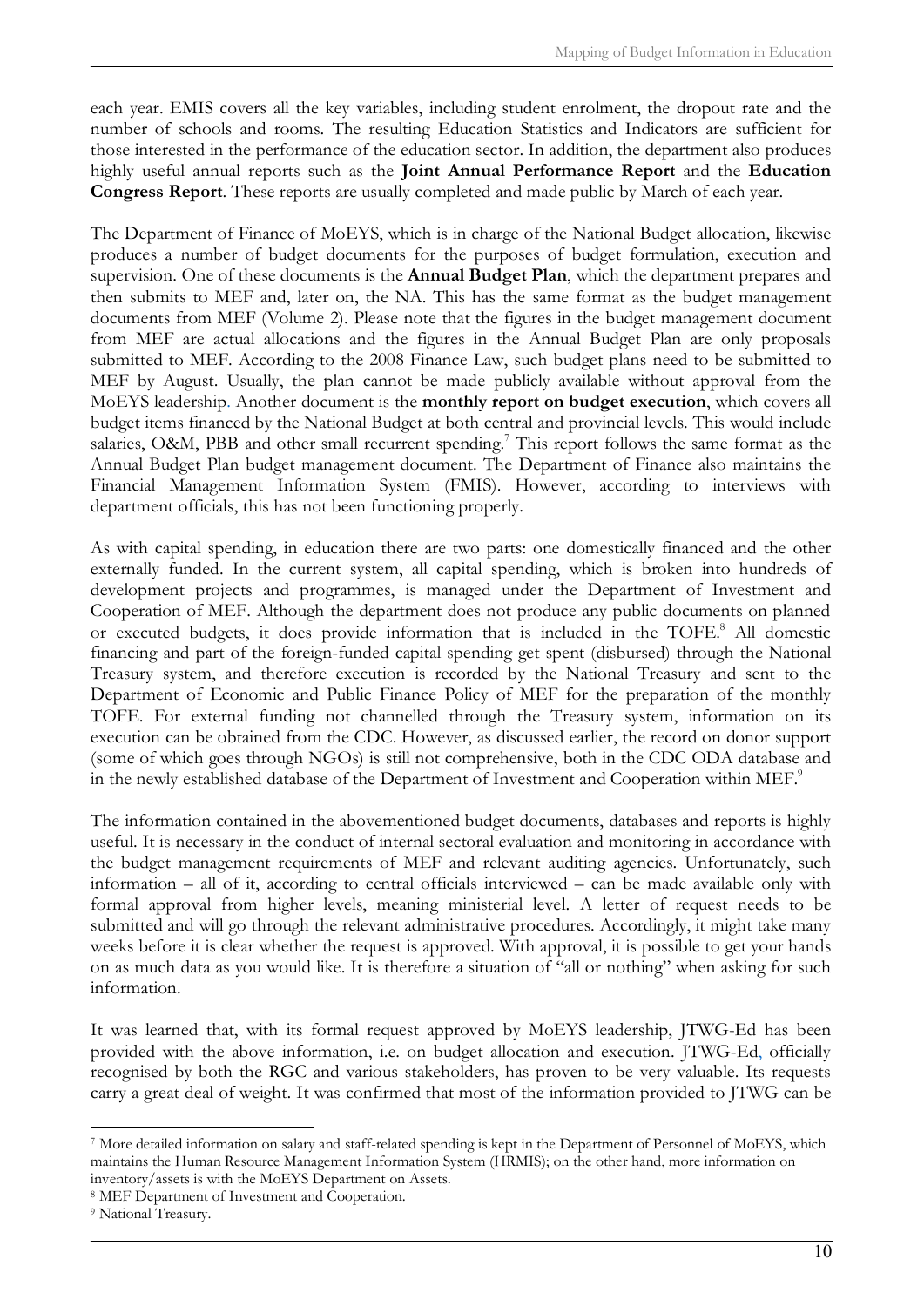shared with other relevant stakeholders. However, when asked whether the information could be made available to the general public, officials interviewed asked which section of the general public was being referred to. This implies that all-out transparency perhaps cannot be expected at the moment.

#### **Donor and NGO support**

The above discussion indicates that a fair amount of information is produced on National Budget allocations to education. However, in terms of availability and accessibility, such information is very centralised and controlled, often requiring a formal request for access and approval of such requests by higher levels. The situation is different for information on donor and NGO support: it is fragmented. Officially, MEF, CDC, MoP and MoEYS are the government agencies involved in coordinating donor support. CDC produces and regularly updates its **ODA Database** to keep track of donor support, overall and by sector. At MoEYS, the Department of Planning has also attempted to create a database to keep track of donors and NGO support. However, according to interviews with an official of MoEYS's Department of Planning, information given by donors and NGOs to update the database has been uneven, and a great deal more needs to be done.<sup>[10](#page-17-0)</sup>

A number of areas still need further improvement. First, the ODA Database is still not very user friendly. Only those with certain knowledge of database management and information technology can use it well. Second, the database depends on information sent voluntarily by donors. All donors are yet to be fully cooperative in this respect. Third, the database itself is still not comprehensive and accurate enough. There are some problems of double-counting and inconsistent classification.<sup>[11](#page-17-1)</sup>

As for NGO support, no developed database or coordinated system for keeping track of such financing, overall or by sector, is known to be in place. CDC does have some data, and in fact just recently issued a report on all NGOs working in Cambodia and their activities. However, it seems that this is not meant to be regularly (e.g. annually) updated or issued. Within MoI, there is a department responsible for NGO registration; even there, collaboration with NGOs has been uneven.

Within MoEYS, the Department of Planning, through its Office on Aid Coordination, is responsible for keeping track of donor support and NGO activities in the education sector. The proper procedure is that donors and NGOs have to contact the department when planning to provide financial support or to conduct certain activities. Once projects or NGOs are set up and operating, regular updates on their financing status/activities need to be given to the department. To manage this process, the department has set up a database called the **Aid Management Information System (AMIS)**. AMIS is supposed to be updated annually with information requested from donors and NGOs. Every year, the Department of Planning sends out a questionnaire to all donors and NGOs. On the NGO side, the department involves the NEP a great deal in the process. This year, two reports tapping the AMIS were produced: the Database on Aid Projects in the Education Sector and the Report on School Construction. The reports were supposed to come out before the Education Congress in March but, given heavy workloads and still limited staff capacity, their release was delayed until July. Department of Planning officials are working to improve on the comprehensiveness and timeliness of the issuance of relevant reports and information.[12](#page-17-2)

With the above said, it can be concluded that information on all financing to the education sector is not complete. The solution to the problem lies in whether all concerned donors and NGOs will become more willing to regularly and systematically share information with the Department of

<span id="page-17-0"></span><sup>10</sup> MoEYS Department of Planning.

<span id="page-17-2"></span><span id="page-17-1"></span><sup>11</sup> For instance, as revealed in our interviews, how Project Management Unit (PMU) is defined is still not clear-cut and there is a high likelihood of double-counting, given that more than one agency may report the existence of the same PMU. The CDC team working on aid coordination issues recognises these problems and is taking measures to address them. 12 MoEYS Department of Planning.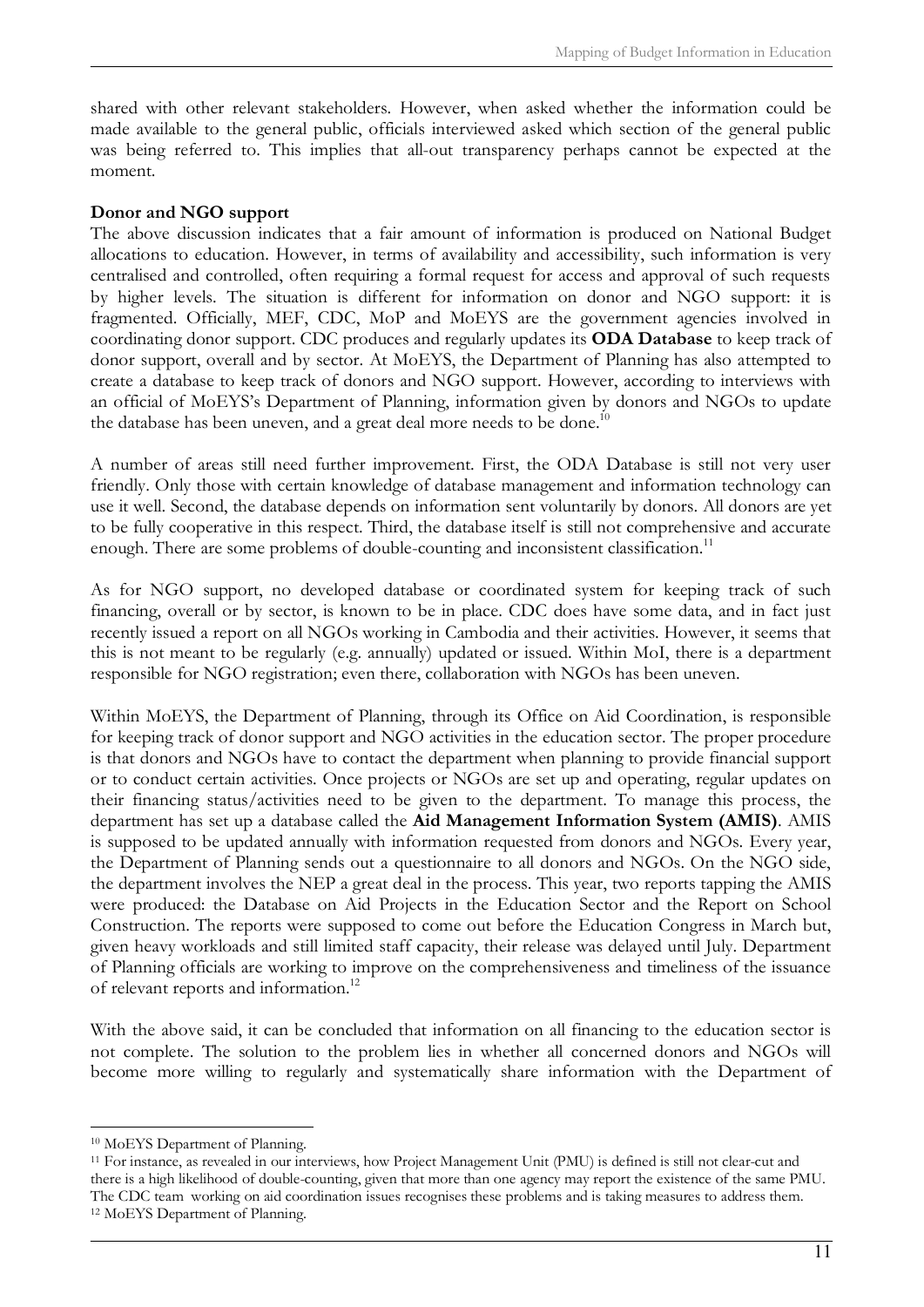Planning, and whether the department's capacity will improve to a level sufficient to undertake this coordination work.

### <span id="page-18-0"></span>**6.2 Provincial and district levels: Both National Budget and donor/NGO support**

The provincial DoEYS is the education sector's highest sub-national agency. Each year, DoEYS prepares **annual budgets** for the District Offices of Education, Youth and Sports and schools. DoEYS, under such arrangements, has the responsibility to report on budget implementation to MoEYS and MEF on a monthly basis. These annual budgets cover various budget types, including salaries and other personnel spending (Chapter 64) and goods and services (Chapters 60, 61, 63), which are divided into programme and non-programme-based spending. Every year, DoEYS also may be audited by various agencies, including MoEYS' and MEF's internal audit teams and the National Audit Authority (NAA). In order to fulfil the auditing requirements of the agencies, DoEYS, partly with information provided by district Offices of Education, Youth and Sports and schools, keeps a number of budget documents.

DoEYS's Office of Planning annually produces Education Statistics and Indicators for the provinces, indicating in detail education performance in the past few years and the objectives for the current year. Such statistics are made available on request, and include information on enrolment by grade, boys and girls, repetition rates, numbers of schools, teachers and textbooks, etc. These pieces of information are compiled at DoEYS based on information provided from schools and district Offices of Education, Youth and Sports. Usually, information on textbooks is less reliable, as school directors are less likely to report missing or broken books.<sup>[13](#page-18-1)</sup>

DoEYS's Office of Planning is usually also responsible for getting **information on donor and NGO activities** in the provinces. However, as the record shows, this particular piece of information is limited. DoEYS officials indicated that, despite their efforts, there has been uneven sharing of information by NGOs working in the education sector.<sup>[14](#page-18-2)</sup> As such, it is very unlikely that it will be possible to obtain a complete picture of how much funding has been allocated to education through NGOs or donor projects in a certain province.

DoEYS's Office of Finance is in charge of keeping all budget documents and reports. As indicated earlier, salaries, O&M, PBB and various in-kind transfers are transmitted from the central level or from donors/NGOs to the provincial and other lower levels. The Office of Finance is in charge of preparing the provincial education budget, which is to be integrated into the MoEYS budget and negotiated between DoEYS and MEF. The **budget plan or proposal** is completed and submitted in August of each year. After approval by the NA, each DoEYS has its own approved budget to be executed. Under the supervision of the provincial Department of Economy and Finance (DEF) as the financial controller, the Provincial Treasury as the public accountant and the Provincial Governor as the delegated spending authoriser, DoEYS keeps **a summary report on the executed budget per month**. Such a report shows monthly and accumulated execution rates for all budget items. As mentioned in Section 5.2, these budget items include only recurrent spending and no capital spending at all. The monthly report needs to be submitted to MoEYS on a monthly basis, so the data can be aggregated into MoEYS's monthly budget execution reports.

In addition to the report above, DoEYS keeps separate reports for each type of budget. For salary expenses (Chapter 64), DoEYS keeps a **Table on Monthly Salary Payment**, which provides very detailed information, including the names of teachers/education officials, their rank, basic salary, other benefits and signatures indicating receipt of the payments. The table covers all provincial staff and is prepared by DoEYS based on information sent from district Offices of Education, Youth and Sports

<span id="page-18-1"></span><sup>13</sup> DoEYS.

<span id="page-18-2"></span><sup>14</sup> DoEYS.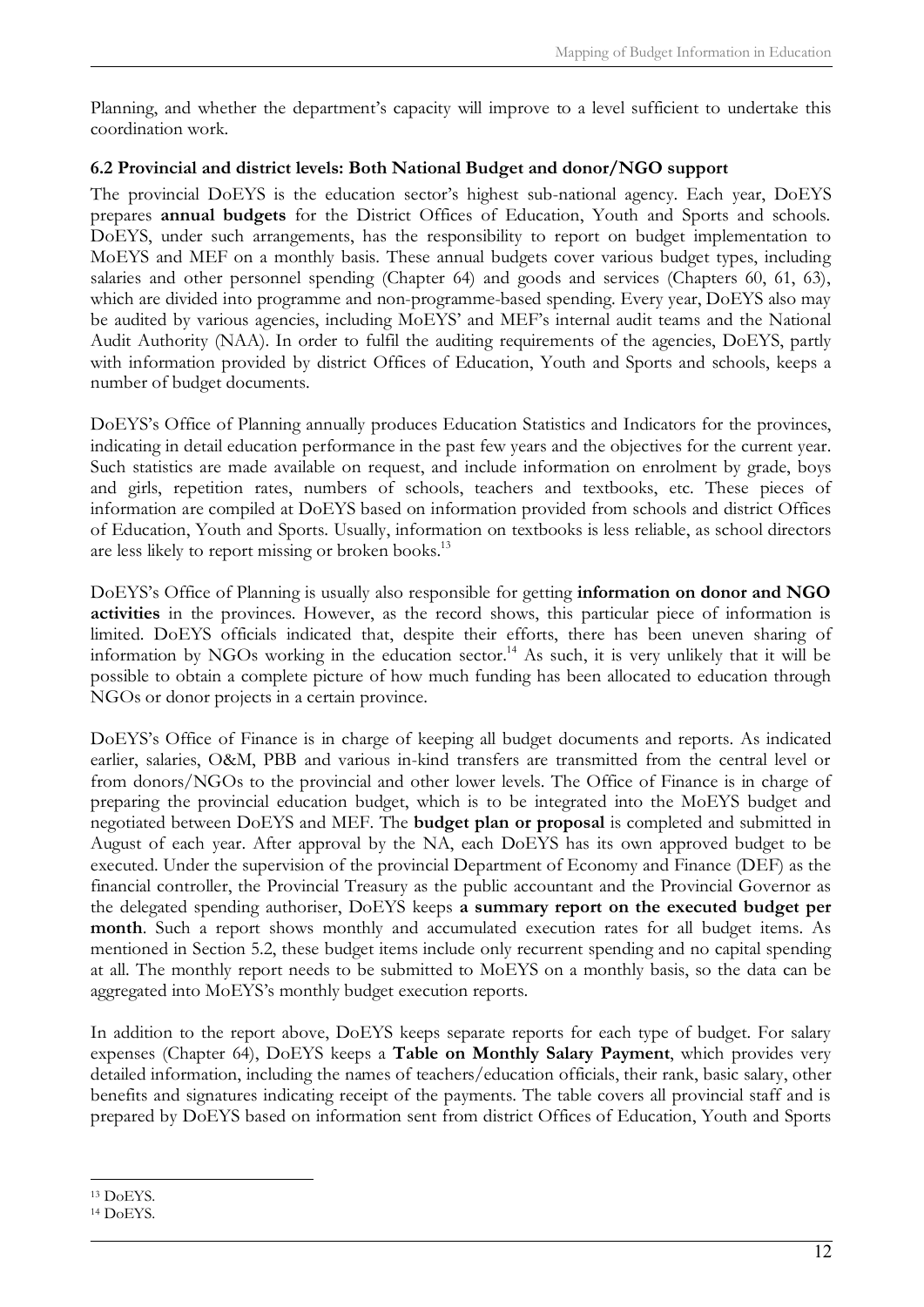and schools. Note that separate documents are kept for salary payments made to contractual teachers and for other one-time personnel support, such as retirement, death and other related assistance.

For purchases of goods and services (Chapters 60, 61, 63), DoEYS prepares various documents. First, it produces the **Cash Advance Payment Schedule**, which is approved early each year by the end of January, according to one DoEYS Office of Finance. These cash advances are spent mainly at the provincial level, although some are passed on to the district level. DoEYS can have up to eight rounds of cash advance, the total of which cannot exceed 30% of the total budget for goods and services. DoEYS needs to clear each advance before the next round can be issued. All spending documents need to be attached for such clearance. DoEYS also keeps a daily, weekly and monthly **Cash Management Book**. At least 70% of needed goods and services need to be purchased through public procurement. Once again, as required by various auditing agencies, DoEYS keeps all supporting documents for each procurement transaction, to retain information on procurement price and how long the process takes, for example. Note, however, that DoEYS is not involved in the procurement process itself and therefore keeps no records of when and how contractors get paid after the services/goods have been delivered; such information is available only at the Provincial Treasury. Unfortunately, Provincial Treasuries appear to continue to use manual records of payments, despite the introduction of spreadsheets to keep track of payment orders and actual payments made to various contractors. Further, it is hard to obtain permission to get information from the Treasury without a letter of approval secured from MEF.<sup>[15](#page-19-0)</sup>

As mentioned above, goods and services purchased using cash advances are used mainly at the provincial level, although some have been transferred to district Offices of Education, Youth and Sports and very little to schools. Some of the goods last longer than one year and therefore need to be included as inventory. For this purpose, each DoEYS keeps an Inventory Book showing what has been brought in and what has been transferred. Supposedly, such a book has to be updated annually. This has not really been the case, however.

Documentation on the PBB is more organised. DoEYS and other relevant lower-level entities are entitled to a number of PBBs (out of the 12 that have been identified). At each DoEYS and district Office of Education, Youth and Sports, a BMC is established to manage this particular fund. PBB, it should be noted, covers only the non-wage operation spending. Still, the PBB represents a significant proportion of the total recurrent budget, at around 20% (in 2007). Both DoEYS and district Offices of Education, Youth and Sports keep monthly reports on PBB execution. A large part of the PBB intended for sub-national level is meant to be transferred to schools, following a certain formula set out in a *Prakas*. Each school is informed of the formula, although some schools and district Offices of Education, Youth and Sports denied being informed of such. The formula is used when disbursing cash to each school, which now is limited to four rounds. Schools need to spend the cash received according to the instructions issued by the central departments responsible for each programme. Again, DoEYS officials asserted that each school is informed of the instruction and some schools contradicted this. Schools are required to prepare spending clearance reports for the last disbursement before they can receive the next disbursement. Meeting the new reporting requirements has been difficult, however, and this appears to be the main cause for disbursement delays and the low execution rate since the requirements' introduction in 2006.

Much less information on budget is prepared and kept at district Office of Education, Youth and Sports level. Although the district level distributes salaries to teachers and PBB to school managements, the record it produces is meant to be sent to DoEYS. For goods and services, no cash is expected to reach the district level, except for travelling allowances for staff, which requires the district to produce and submit spending reports and receipts to DoEYS, which in turn is responsible for clearing the spending with DEF and the Provincial Treasury. Although the district is also supposed

<span id="page-19-0"></span><sup>15</sup> Based on the Public Expenditure Tracking Survey (PETS) (2004) and confirmed by MoEYS Department of Finance.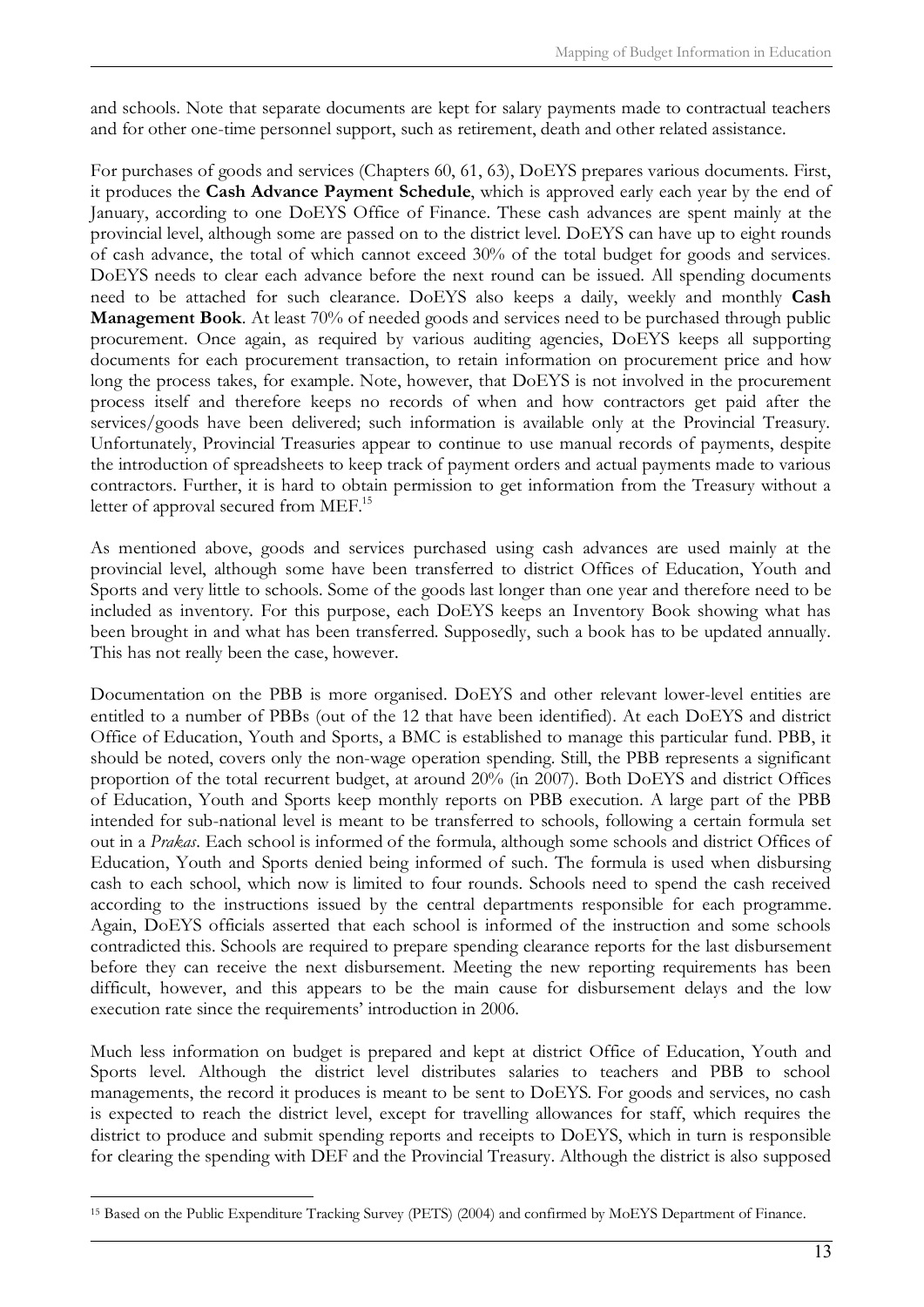to receive some in-kind transfers from DoEYS and various donors/NGOs, inventory books hardly exist. At district level, the only fairly well-kept **record is on PBB** prepared by the BMC, which is for each disbursement.

Note that the abovementioned budget information and documents are on the National Budget only. It is clear that, because of auditing requirements, a great deal of information gets produced monthly and annually. Analysts are interested in the National Budget allocation for education at DoEYS, and district Offices of Education, Youth and Sports can conduct a wide range of analyses out of such a stock of data (e.g. budget allocation, execution within and across years, non-wage/wage share of spending, programme versus non-programme-based, distribution of funds across levels of sectoral hierarchy). The main challenge appears to be that, given the current centralised nature of the budgeting system, all this information and documents, as made very clear by DoEYS and district Offices of Education, Youth and Sports, can be made available only when there is formal approval from MoEYS, MEF, Provincial Governors and/or other relevant higher-level agencies.

A different picture is found with regard to information on donor and NGO support. Such information is relatively fragmented and is more incomplete. Officials both at DoEYS and district Offices of Education, Youth and Sports complained about how little and uneven the information shared by NGOs and donors about their activities and project finances has been. **One document on donor and NGO support that has been identified is from the DoEYS Office of Planning**. This one- or two-page document simply lists names of projects and NGOs working in the area. Another document kept by DoEYS as well as Offices of Education, Youth and Sports records construction (e.g. schools, classrooms) financed by donors and NGOs. But this is about all the information available on the subject. Overall, as one education official put it, DoEYS and other lower-level entities cannot stay informed of donor and NGO activities on their turf, let alone seek to oversee them.

#### <span id="page-20-0"></span>**6.3 School and community levels**

Schools make up the lowest level in the education's sector's service delivery chain. They are also the closest to the beneficiaries, namely, the students and their families. School is where the inputs (e.g. budget, assets, manpower) are transformed into services. Involvement of parents and their representatives in school operations is therefore crucial. The RGC and key stakeholders recognise the importance of such engagement and thus have been making efforts to improve it. Basically, schools are supposed to interact with the following entities at local levels:

- School Support Committees (SSC);
- Education for All Committees (EFACs); and, most importantly,
- The commune council through its Committee on Women and Children.

It should be noted that these committees are not part of the MoEYS's hierarchy, but have been set up to play an important role in education service delivery.

Government and donors alike have been working to enhance the capacity of and collaboration among these local-based entities. UNICEF, for instance, through its *Seth Koma* project, has been supporting so-called Women and Children Focal Persons in each commune to increase commune council involvement in the education sector.

Getting back to the budget, schools receive only the salaries for their teachers, PBB and small in-kind transfers from the central level, donors and NGOs. Regarding teachers' salaries, schools keep virtually no records of relevant payments. Supposedly, teachers have to sign as proof of receipt of their salaries, and then such signed receipts have to be sent to the district Office of Education, Youth and Sports and then DoEYS. **The only budget allocation and spending required to be recorded and reported is the PBB.** Following practices from the PAP, each school needs to prepare supporting documentation for each disbursement it receives. This is necessary for management purposes and also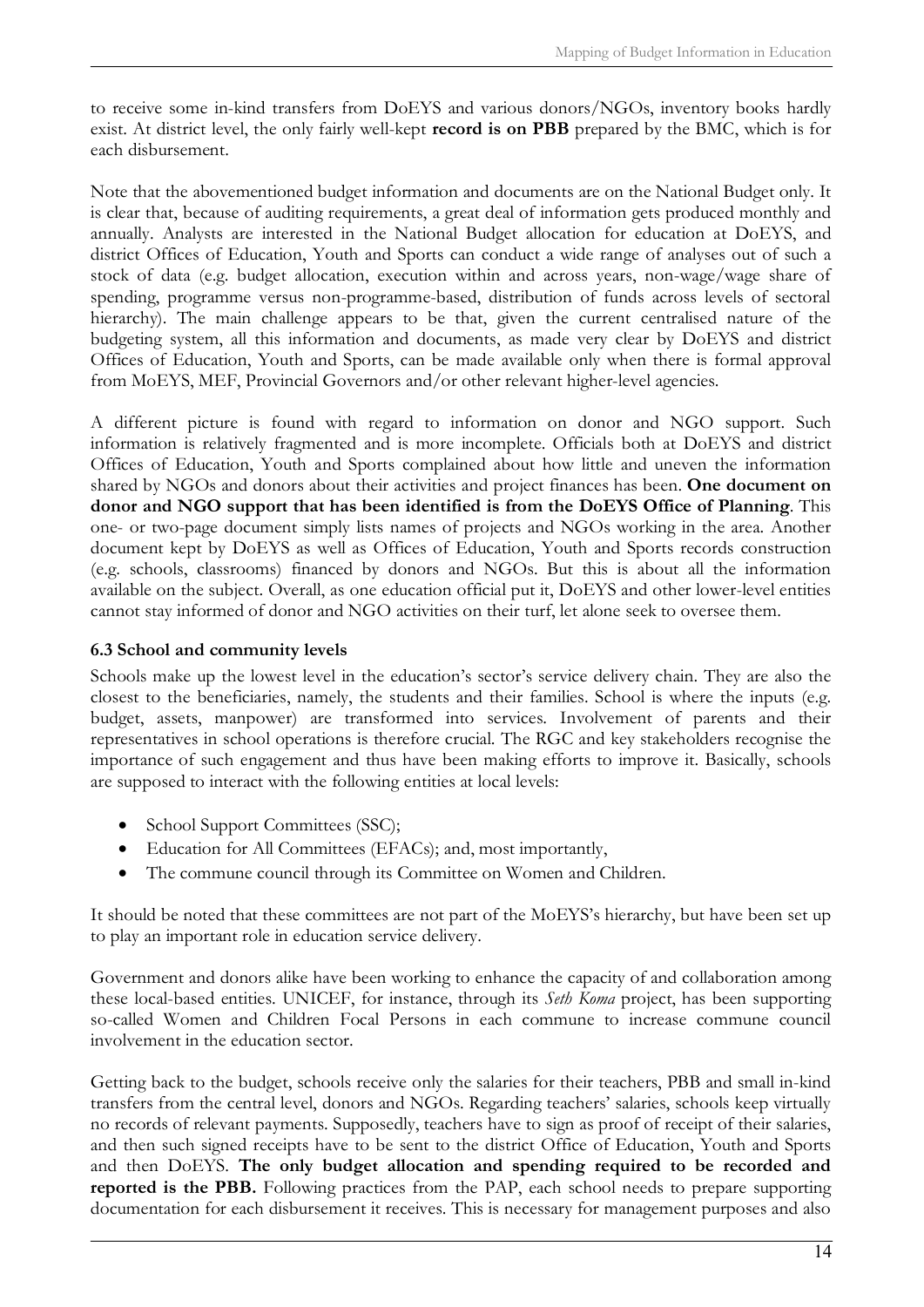to make the school eligible to receive the next disbursement. Each school receives PBB following a certain formula and needs to spend the money as instructed by central-level agencies.

Currently, it seems that the curiosity of parents about school performance is still limited, preventing them from exerting coordinated and effective pressure on schools to improve. For instance, not many parents actually attend key events carried out at schools.<sup>[16](#page-21-2)</sup> There is no frequent contact with them. To really involve the beneficiaries in the delivery of education services, representative bodies, especially popularly elected councils, need to be strengthened and to work more closely with schools. This is important in the context of the progressive D&D reforms, as discussed in the following section.

#### <span id="page-21-0"></span>**7. Upcoming policy changes**

As mentioned earlier, budget information availability in Cambodia needs more time for its improvement. It hinges on two things: i) the planning and budgeting process within the education sector; and ii) other wider government reforms, especially the PFMRP and D&D. Interviews with officials from MoEYS and other relevant ministries, including MEF and MoI, revealed that the following upcoming policy changes will have significant implications for the availability of information on National Budget allocations as well as on donor and NGO support for the education sector:

#### <span id="page-21-1"></span>**7.1 Education sector reforms**

**Expanding PBB:** Education has been the leading sector in piloting PBB, following its experience with the PAP from 2000 to 2006. PBB is now implemented at both central and provincial levels. Currently (2008), it covers 20% of total sectoral spending. However, it is expected that the share will grow in the coming year, when its execution procedures are streamlined and capacity at sub-national level is improved.<sup>[17](#page-21-3)</sup> Given various problems with disbursement since its introduction, MoEYS is aiming for the streamlining of execution and reporting procedures in the following fiscal years (i.e. from 2009 onwards) to accelerate PBB-related disbursement. What is relevant for budget information accessibility is the fact that, with PBB, resources are linked with services. In other words, PBB shifts the focus from compliance to performance. Also, being a new initiative, PBB has been subject to close management and supervision, resulting in better and more cautious reporting and updating vis-à-vis other budget items. With a stronger JTWG mechanism, NGOs can expect to obtain more regular updates on PBB execution from MoEYS and MEF. Therefore, in the future, it is expected that PBB will increase, along with more streamlined spending procedures and better reporting.

**Plan to introduce AOP (and then MTEF):** According to MoEYS, partly because of the difficulty in generating a consolidated stock of information on financing assistance from donors and NGOs, there is a plan to introduce an AOP in 2009 for use by all departments and relevant local bodies. This is similar to what the health sector has been implementing since 2005. If the AOP is adopted, all departments, provincial DoEYS and lower-level entities will need to prepare plans based on activities, objectives and financing needs (i.e. bottom-up), whereas relevant central departments (maybe the Departments of Planning and Finance) will need to identify available resources from all sources (topdown). The two processes will then be matched. By doing so, a more consolidated picture of financing for the sector will emerge. Such information will be very useful for NGOs working on education, especially if it can be made available through the existing JTWG mechanism. However, an AOP alone will not be sufficient, as experience from the health sector suggests. Greater harmonisation among donors and NGOs is still needed, and the number of projects needs to be rationalised and reduced.

**Improvement of FMIS and AMIS:** Related to the above, MoEYS likewise seeks to improve official capacity for management of the two important databases: FMIS with the Department of Finance and

<span id="page-21-2"></span><sup>16</sup> DoEYS.

<span id="page-21-3"></span><sup>17</sup> MoEYS Department of Finance.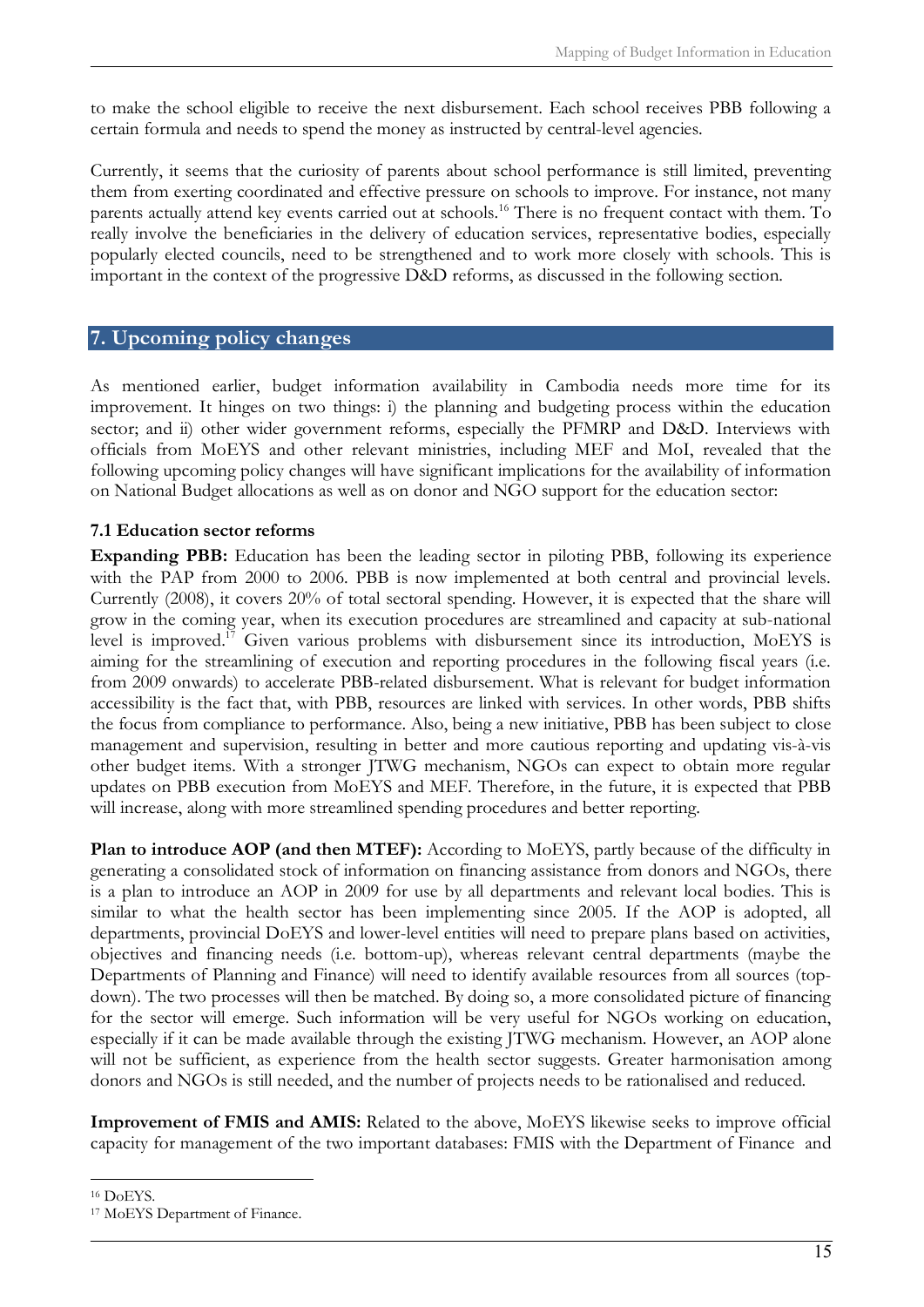AMIS with the Department of Planning. Interviews with Department of Planning officials indicated that the Office of Aid Coordination is making progress and gaining experience in the way it constructs AMIS.<sup>[18](#page-22-1)</sup> It is not clear when the FMIS of the Department of Finance will become fully reliable but, according to the HSSP, some important analytical data have already been derived from the existing FMIS. Furthermore, recent discussions in the JTWG-Ed (early 2009) suggested that the CDC ODA Database may incorporate the function of AMIS in the future. Although there is no formal decision on this yet, this shows that the system of managing financial resources in the education sector may change in the near future.

#### <span id="page-22-0"></span>**7.2 Government-wide reforms**

**PFM reforms – 2008 Finance Law:** PFM reforms have the most significant implications for budget information accessibility, in the education sector and overall. Prior to the adoption of the 2008 Finance Law, the budget system had been following the 1993 Finance Law, which emphasised the centralisation of authority and compliance. According to the 1993 Law, budgeting was to be predominantly about internal control by the government, with MEF and the National Treasury serving as the central and dominant actors. The 1993 Law had no provision on the role of the public in budgeting matters. By contrast, PFM reform in general, and the 2008 Finance Law in particular, provide for such public and civil society participation. Article 84 of the 2008 Law states the following:

"All executions of state revenues and expenditures shall comply with the regulations and guidelines of the Minister of MEF. All record taking on revenues and expenditures of national and sub-national administrations must comply with chart of accounts and budget contents and all accounting and financial reports **must be transparent and publicly disclosed**."

This new legal provision opens up the opportunity for civil society organisations (CSOs) to make their case and construct tactics on how to be genuinely involved in the budgeting affairs of the state.

**PFM reforms – improving the government accounting system:** Despite the introduction of the new CoA and the integration of donor-funded projects in the Budget Law since 2007, budget information and presentation in Cambodia are still centralised (for National Budget information) and fragmented (for information on donor support), and untimely to a large extent. Of relevance here, the reform seeks to: i) apply the CoA to domestically financed capital expenditure as well (so far it is applicable only to recurrent spending); ii) provide information on not just what is disbursed into but also what is spent out of donor project accounts; iii) reduce delays in the preparation of the TOFE; iv) fully implement computerisation within the Treasury system; v) introduce FMIS to some entities by 2011; and vi) lay down more detailed classification of budgets by province and de-concentrated agency.<sup>[19](#page-22-2)</sup> Together with the provisions of the 2008 Finance Law, these reforms will effectively grant CSOs greater access to more comprehensive and disaggregated budget data, not only at central level but also at sub-national ones.

**D&D reforms:** D&D reform is government wide. With the relevant Organic Law<sup>[20](#page-22-3)</sup> adopted in May 2008, and with support from the Prime Minister himself, the reform is expected to go forward. Presently, a national programme on D&D implementation for the next 10 years is being drafted. D&D reform is bound to affect various sectors, including education and health. It is also targeted to incorporate more democratic and participatory elements into the ways public services get delivered. In May 2009, provincial, capital, district and municipal councils will be elected indirectly by commune councillors. Each elected council will have a unified administration and budget. The budget, which also considers de-concentrated agencies, is required to be made available to the public according to the Organic Law and the draft Law on Financial Management of the Sub-National Administration.

<span id="page-22-1"></span><sup>&</sup>lt;sup>18</sup> MoEYS Department of Planning.

<span id="page-22-2"></span><sup>19</sup> See Lienert, I., Helis, J. et al. (2008) Cambodia: Improving Government Accounting. Phnom Penh, IMF.

<span id="page-22-3"></span><sup>20</sup> The 2008 Law on Administration of Capital, Provinces, Municipalities, Districts and Khans.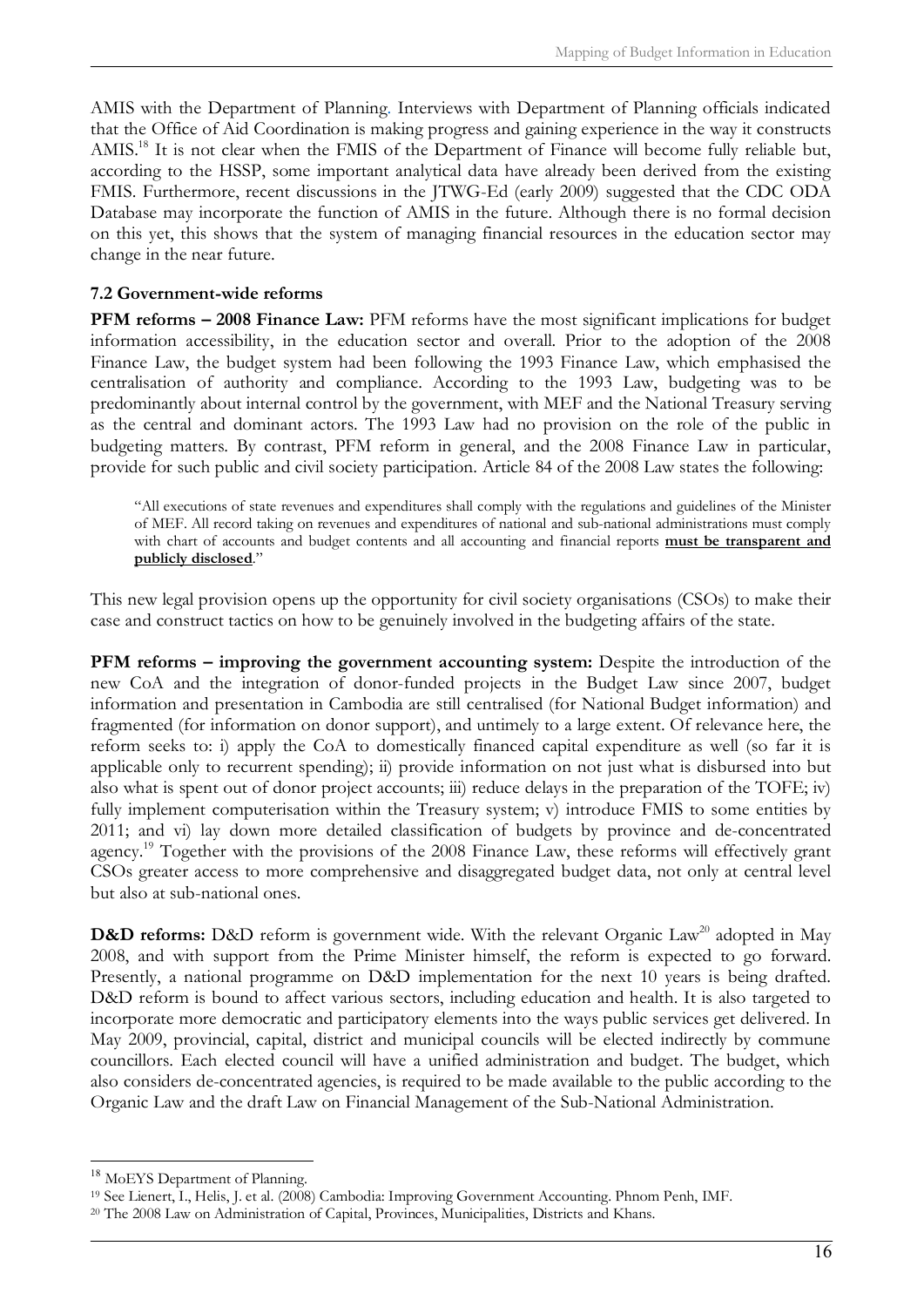#### <span id="page-23-0"></span>**8. Conclusions and recommendations**

This report has sought to assess how much information on the financing of the education sector has been made available, and how accessible this available information is. Responding to this question, this section concludes that availability and accessibility differ between information on National Budget allocations and information on donor and NGO support. A great deal of information on the former has been produced and centralised, although the more detailed data can be secured only with approval by high-level offices, a requirement which sometimes forces those requesting information to go through a lengthy and unpredictable process. By contrast, information on donor and NGO support is less, and is more fragmented, although it is more easily available on a piecemeal basis.

Efforts are underway to improve the situation. The sector-specific reforms of possible PBB expansion and the planned introduction of the AOP, among others, along with government-wide reforms under the PFMRP and D&D, hold the promise of a more comprehensive and accessible stock of information on financing of the education sector.

To complement the ongoing reforms, the following recommendations, which primarily seek to enhance stakeholder participation in educational planning and financial management, are put forward:

#### <span id="page-23-1"></span>**8.1 In the short term**

**More use of the JTWG-Ed in requesting access to MoEYS financial data.** As mentioned before, official approval is needed from the MoEYS leadership in order to access data produced monthly and annually by the ministry. The JTWG*-*Ed has already proven successful in securing such approval, and the information it has requested. Hence, accessing information via the JTWG*-*Ed can be formalised and institutionalised as part of JTWG*-*Ed's agenda. As they are formally represented in the JTWG-Ed through the NEP, NGOs stand to directly benefit from this proposal. They can better assess and monitor the education sector's financial situation at all levels.

**Better coordination between NGOs and MoEYS and among NGOs.** The NEP has already been collaborating with MoEYS on the annual updating of donor and NGO projects. However, there is still room for improvement. Interaction among NGOs working on education, especially between the NEP and the others, should also be improved and perhaps even formalised.

#### <span id="page-23-2"></span>**8.2 In the medium and long term**

Given the constant planning and budgeting processes in the education sector, as well as the ongoing PFMRP, D&D and public administration reforms, NGOs seeking to be better informed of and involved in planning and financial management in the education sector need to consider the following:

**Getting regular updates on the key reforms, both within education and crosscutting.** In the next three to five years, relevant NGOs should ensure regular and proper updates on progress in the introduction of the AOP and, if possible, of an improved MTEF, in relation to instilling new ways of planning and budgeting. These efforts will lead to a significant change in the way budget data are presented and made available. How PBB is expanded and its management changed should also be monitored. In parallel, PFM activity on improving public accounting should be regularly observed. Regular contact with the leading donors on PFM, including the World Bank and the International Monetary Fund (IMF), and with the membership of the PFM Technical Working Group, will likewise help.

**Building on the 2008 Finance Law provision on the need to share budget information with the public.** The 2008 Finance Law provides that budget information be made publicly available. This is in contrast with the 1993 Law, which was completely silent on the role of the public in budgeting matters. Although a great deal more needs to be done to operationalise the 2008 Law, the general stipulation must be utilised by NGOs as a starting point for wider public demand for greater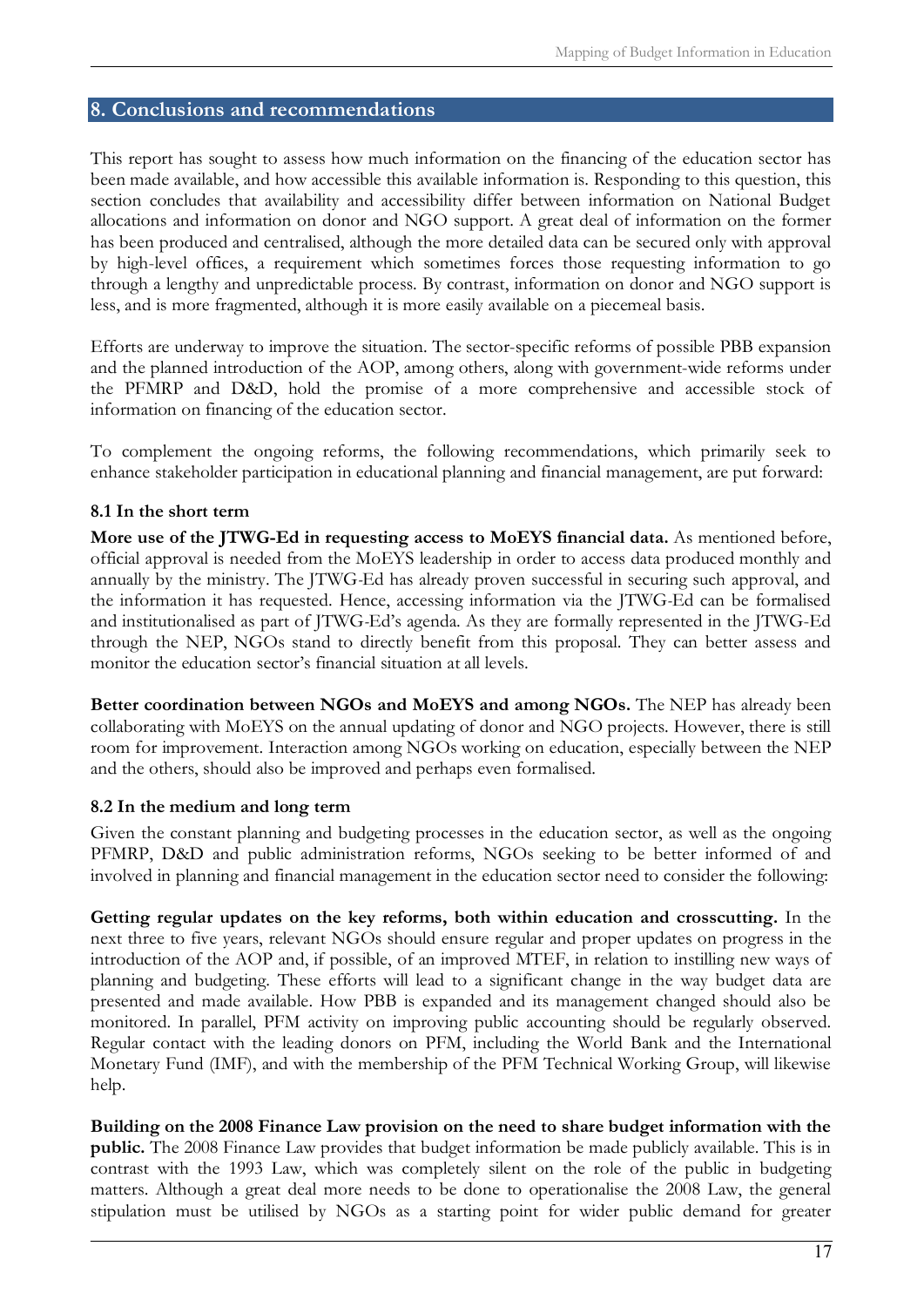transparency in the education sector. The transparency issue should be raised more during government-donor-NGO fora such as the JTWG-Ed and the Consultative Group meeting/CDCF.

**Paying more attention to D&D.** With the relevant Organic Law in place, D&D is introducing deep but gradual reform in the way public services and resources are provided and allocated. As has been mentioned, election of provincial, capital, district and municipal councils is scheduled in May 2009. These councils will essentially be the representatives of all de-concentrated line departments. Although the transfer of the budget and related budgeting functions to the sub-national levels is bound to be gradual, with the reform the budgeting system will be less and less centralised. Moreover, the Organic Law and the draft Law on Financial Management of the Sub-National Administration provide that the council budget be made publicly available. This may mean that, in terms of budget information accessibility, NGOs and the public in general need only deal with each council when requesting information. Certainly, this is much more convenient than having to put a formal request through the central ministry hierarchy. With the new councils in position, there will also be greater chance of monitoring the various NGO and donor projects under one umbrella mechanism, although this may take time.

Ultimately, ensuring and promoting access to budget information in education (and also in other sectors) is not a task that can be accomplished by working in that sector alone or by virtue of a one-off action. It is a crosscutting task, requiring understanding of crosscutting issues and partnership with various agencies under a number of mechanisms. We do not really need to "re-invent the wheel" (e.g. create new mechanisms). We can simply try to strengthen what is already in place. Looking into the near future, the prospects for more and better access to budget information in the education sector are good, given the improved legal framework, strong reforms and a substantial amount of commitment from the government, development partners and NGOs.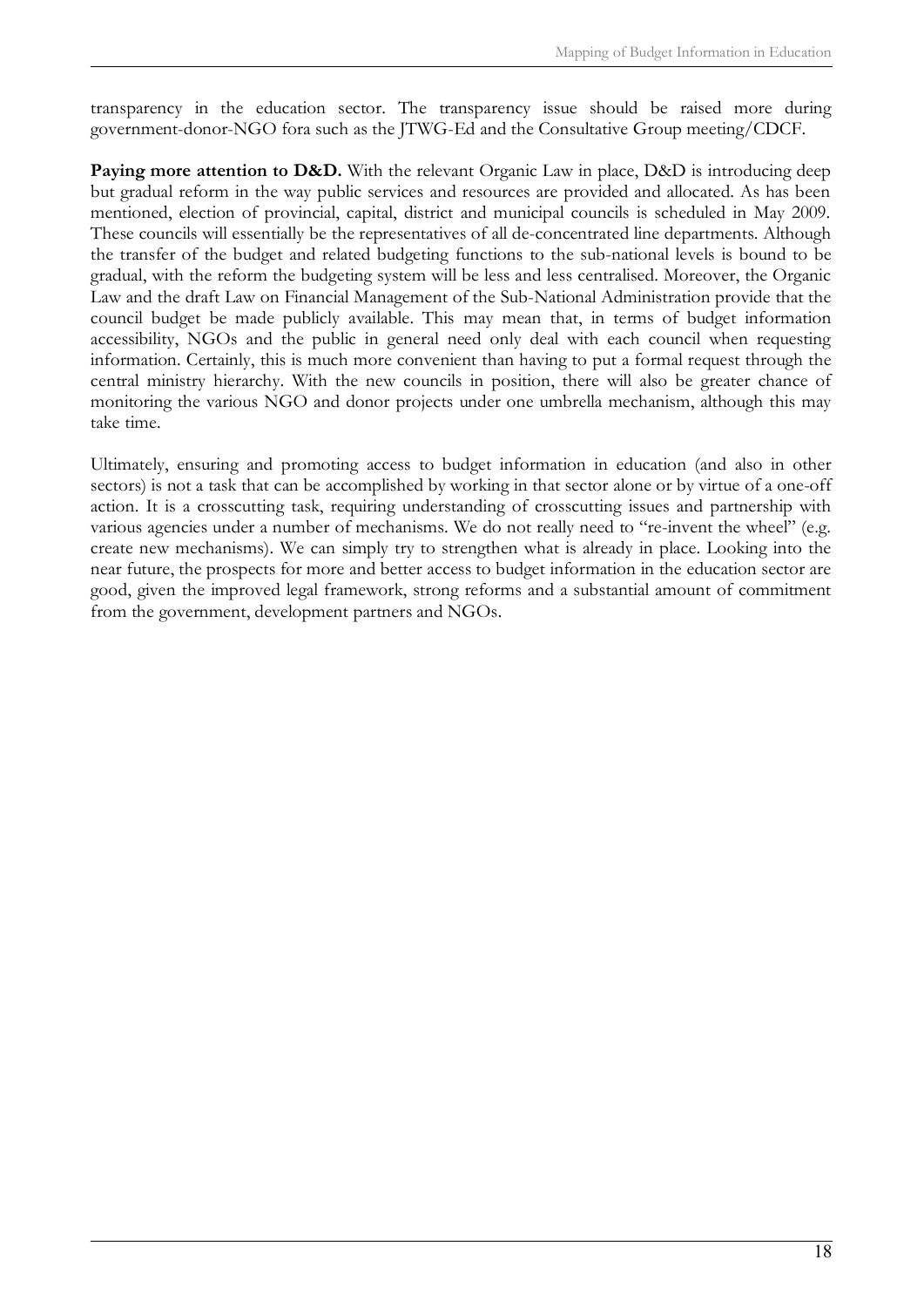

## <span id="page-25-0"></span>**Annex 1: Flow of information and documents produced by different levels and institutions**

*Source: Researcher (2009) via interviews and literature review*

Producing information/documentation

**LEGEC**. Organisational structure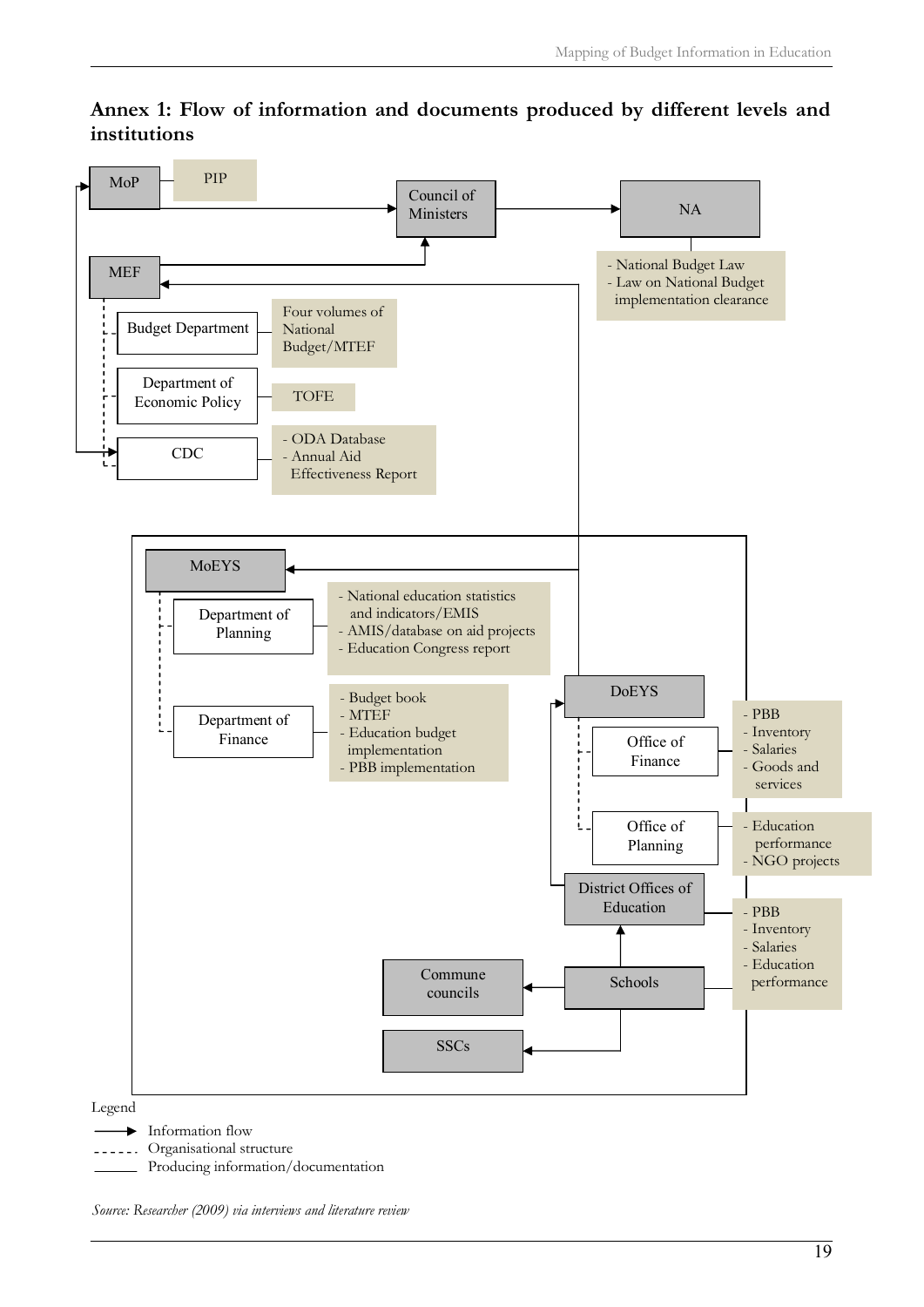| Institution                                                                 | Document and time of publishing                                                                                                                                                                                                               | <b>Relevant information</b>                                                                                                                                                                                                       | Availability                                                                                                                                     |  |
|-----------------------------------------------------------------------------|-----------------------------------------------------------------------------------------------------------------------------------------------------------------------------------------------------------------------------------------------|-----------------------------------------------------------------------------------------------------------------------------------------------------------------------------------------------------------------------------------|--------------------------------------------------------------------------------------------------------------------------------------------------|--|
| i. National Budget                                                          |                                                                                                                                                                                                                                               |                                                                                                                                                                                                                                   |                                                                                                                                                  |  |
| <b>RGC</b>                                                                  | ច្បាប់ស្តីពីហិរញ្ញវត្ថុ<br>National Budget Law: annual; available<br>by December of previous year                                                                                                                                             | - Rationale supporting<br>the budget<br>- Key budget regulations<br>issued during the year<br>- Approved allocated<br>revenue and spending<br>(recurrent, programme<br>and capital) and by<br>central versus provincial<br>levels | - Available; no formal<br>request needed; not-<br>time consuming<br>- Contact NA, the<br>Senate or MEF                                           |  |
|                                                                             | ច្បាប់ទូទាត់ថវិកា<br>Approved Annual Budget Execution:<br>not regularly adopted; can be two years<br>late                                                                                                                                     | - Approved budget<br>execution for all the<br>approved revenue and<br>spending                                                                                                                                                    | - Available; no formal<br>request needed; not<br>time-consuming<br>- Contact NA, the<br>Senate or MEF                                            |  |
| <b>MEF</b>                                                                  | Four detailed volumes on National<br>Budget Law, including:<br>- Vol. 1: The National Budget Law<br>- Vol. 2: Budget for central ministries<br>- Vol. 3: Budget for provincial line<br>departments<br>- Vol. 4: Budget for Salakhet<br>Annual | - All information<br>included in the National<br>Budget Law (above)<br>- Detailed information on<br>ministry budget<br>allocation by economic<br>functions and by<br>province and details on<br>each province                     | - Available; no formal<br>request needed; not<br>time-consuming but<br>might need to be<br>bought<br>- Contact MEF's<br><b>Budget Department</b> |  |
|                                                                             | <b>MTEF</b>                                                                                                                                                                                                                                   |                                                                                                                                                                                                                                   | - Internal use                                                                                                                                   |  |
|                                                                             | ការអនុវត្តន៍ថវិការដ្ឋ<br>State Budget Implementation (TOFE):<br>monthly and annual; might be late up to<br>more than one month                                                                                                                | - Showing budget<br>execution by month, by<br>sector and by project                                                                                                                                                               | - Publicly available;<br>no formal request<br>needed; might need to<br>be purchased from<br><b>MEF</b>                                           |  |
| MoP                                                                         | ផែនការអភិវឌ្ឍន៍យុទ្ធសាស្ត្រជាតិ ឆ្នាំ ២០០៦-<br><b>0000</b><br>NSDP 2006-2010                                                                                                                                                                  | - Indicating sectoral<br>priority, indicators and<br>resource requirements<br>for the period<br>- Three-year rolling plan                                                                                                         | - Publicly available<br>from MoP<br>- Publicly available;                                                                                        |  |
|                                                                             | កម្មវិធីវិនិយោគសាធារណៈ<br>PIP: annual; supposed to come out the<br>same time as the National Budget, but<br>usually varies in term of timing                                                                                                  | of public investment,<br>detailing projects by<br>sector and year                                                                                                                                                                 | no formal request<br>needed; might need to<br>be purchased                                                                                       |  |
| $MoEYS -$<br>Department<br>of Planning<br>and<br>International<br>Relations | សិតិ និងអាំងឱ្យកាទ័រអប់រំ<br>National Education Statistics and<br>Indicators: annual                                                                                                                                                          | - Detailed on education<br>performance statistics<br>and indicators and annual<br>and medium-term<br>planning                                                                                                                     | - Publicly available,<br>especially to NGOs<br>(or, at least, more<br>available than budget<br>information or<br>document)                       |  |
|                                                                             | មូលដ្ឋានទិន្នន័យសំរាប់ការគ្រប់គ្រងវិស័យអប់រំ<br><b>EMIS</b>                                                                                                                                                                                   | - Detailed information<br>for producing the<br>National Education<br>Statistics and Indicators                                                                                                                                    | - Accessible only with<br>approval from higher<br>levels                                                                                         |  |

# <span id="page-26-0"></span>**Annex 2: Key budget documents produced at national level and their availability**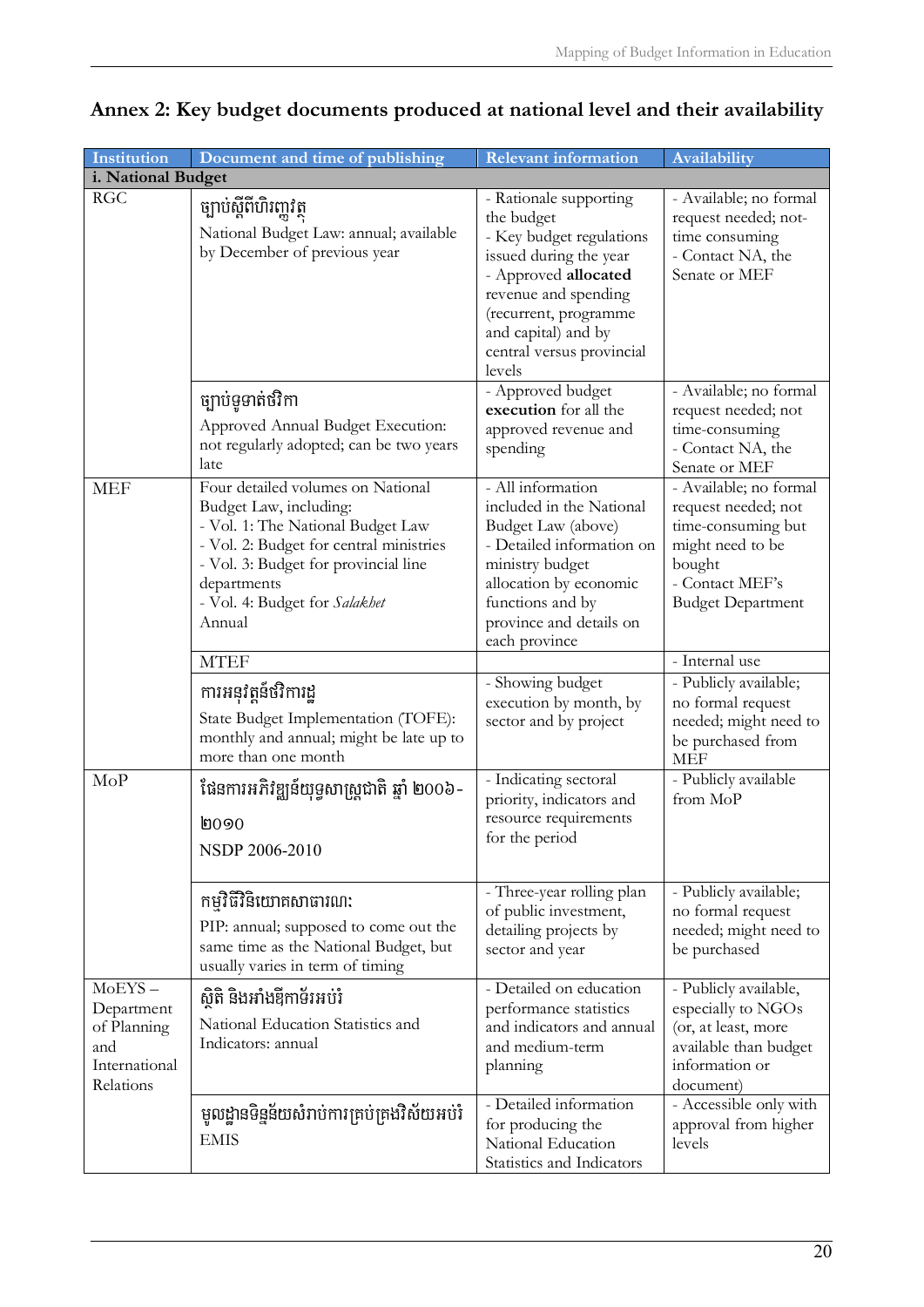| <b>Institution</b>                                                          | Document and time of publishing                                                                                                                        | <b>Relevant information</b>                                                                                                                                                | Availability                                                                                                                                                          |
|-----------------------------------------------------------------------------|--------------------------------------------------------------------------------------------------------------------------------------------------------|----------------------------------------------------------------------------------------------------------------------------------------------------------------------------|-----------------------------------------------------------------------------------------------------------------------------------------------------------------------|
|                                                                             | របាយការណ៍បូកសរុបការងារក្នុងវិស័យអប់រំ<br>Education Congress Report: annual;<br>should be available around March the<br>following year, but can be late | -Performance indicators<br>by all sub-sectors,<br>budgeting, donor support<br>and activities for the next<br>vears                                                         | - Publicly available,<br>especially for NGOs                                                                                                                          |
| $MoEYS -$                                                                   | <b>MTEF</b>                                                                                                                                            |                                                                                                                                                                            | - Internal use                                                                                                                                                        |
| Department<br>of Finance                                                    | ស្បៅវិភៅថវិកាប្រចាំឆ្នាំ<br>Budget book                                                                                                                | - Budget allocation for<br>central and provincial<br>level (by province) and<br>by PBB and non-PBB                                                                         | - Also available in<br>four volumes issued<br>by the Budget<br>Department of MEF                                                                                      |
|                                                                             | ស្យ៉េរំភៅតាមដានថវិកា<br>Education budget implementation:<br>monthly and annual                                                                         | - Budget execution by<br>budget items                                                                                                                                      | - Accessible either<br>through formal<br>approval or through<br>the JTWG-Ed                                                                                           |
|                                                                             | សេចក្តីសង្ខេបអំពីការអនុវត្តថវិកាតាមកម្មវិធី<br>Summary on PBB implementation:<br>monthly and annual                                                    | - Annual PBB<br>implementation by<br>province, for years and<br>by months (for monthly<br>reports)                                                                         | - Accessible either<br>through formal<br>approval or through<br>the JTWG-Ed                                                                                           |
|                                                                             | ii. Financing and support from donors and NGOs                                                                                                         |                                                                                                                                                                            |                                                                                                                                                                       |
| <b>CDC</b>                                                                  | មូលដ្ឋានទិន្និន័យជំនួយបរទេស<br>ODA Database: no required timeline                                                                                      | - All donor support by<br>sector, year and province<br>and disbursements into<br>each project (but not<br>what is spent out of the<br>project)                             | - Publicly available;<br>no formal request<br>needed<br>- Information from<br>the database is used<br>to prepare the Aid<br><b>Effectiveness Report</b><br>every year |
| $MoEYS -$<br>Department<br>of Planning<br>and<br>International<br>Relations | មូលដ្ឋានទិន្នន័យស្តីពីគំរោងជំនួយក្នុងវិស័យ<br>អប់រំ<br>Database on aid projects in education<br>sector:<br>annually; but usually late                  | - Detailed information on<br>individual projects,<br>including activities,<br>budget sources, etc (but<br>not all projects and<br>budgets are included in<br>the database) | - Accessible only with<br>approval from higher<br>levels<br>-But information<br>from the database is<br>published and made<br>available, especially to<br><b>NGOs</b> |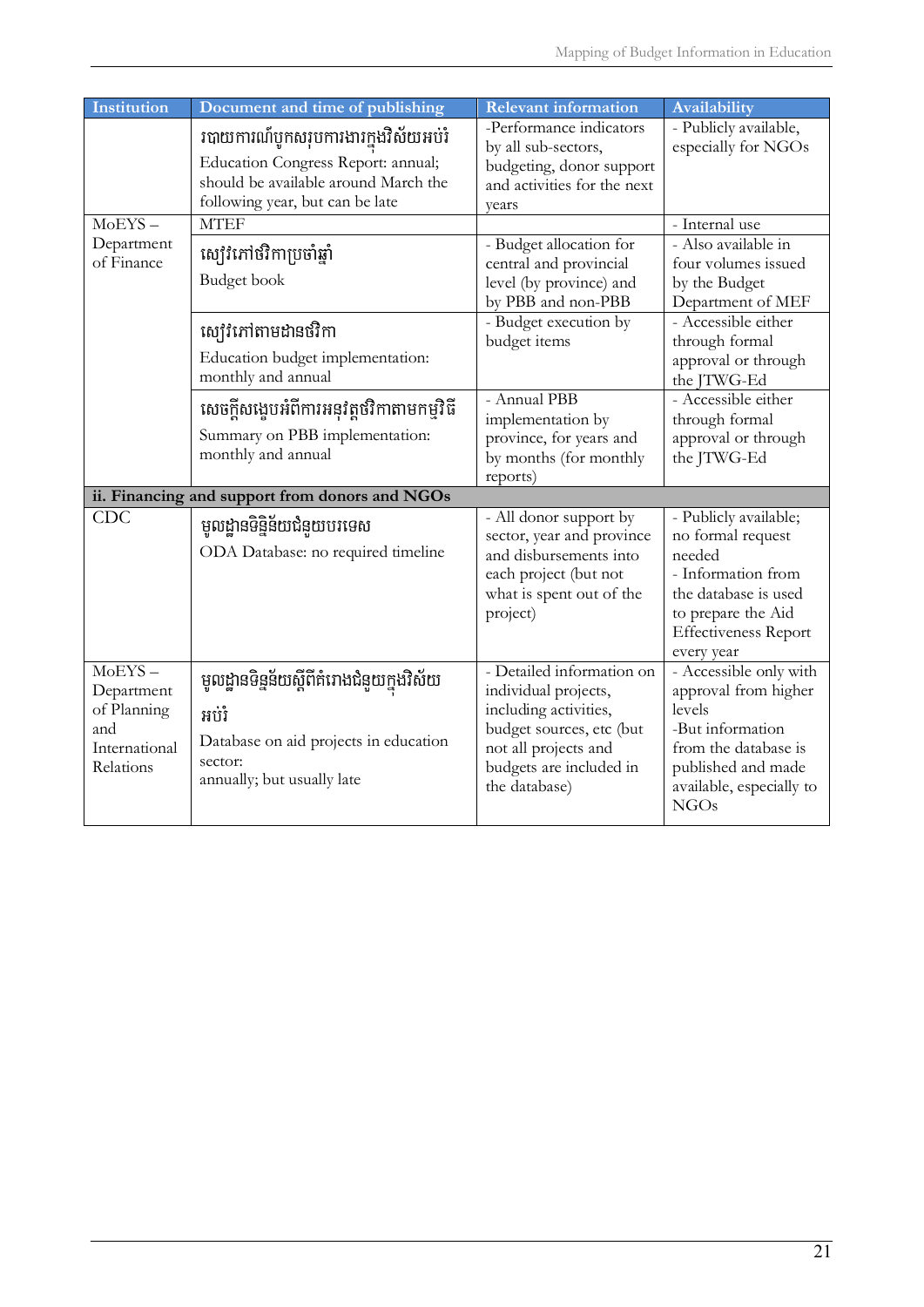| Type of<br>information                             | Document and time of<br>publishing                                                                                                                                                          | <b>Relevant information</b>                                                                                           | Availability                                                                                                                                            |
|----------------------------------------------------|---------------------------------------------------------------------------------------------------------------------------------------------------------------------------------------------|-----------------------------------------------------------------------------------------------------------------------|---------------------------------------------------------------------------------------------------------------------------------------------------------|
| <b>DoEYS</b>                                       |                                                                                                                                                                                             |                                                                                                                       |                                                                                                                                                         |
| Office of<br>Planning:<br>education<br>performance | ស្ថិតិ និង អាំងឱ្យកាទ័រអប់រំ<br>Education Statistics and<br>Indicators: annual                                                                                                              | All key education indicators<br>including enrolment,<br>repetition, schools, teachers,<br>etc, by district and school | - Publicly available if<br>there is request<br>- Report is sent and<br>consolidated at central<br>level                                                 |
| <b>Budget</b><br>summary                           | ស្បេរិភៅតាមដានថវិកា<br><b>Budget Implementation Book:</b><br>monthly and annual                                                                                                             | - Implementation by month<br>and year for all budget items                                                            | - Available only with<br>formal approval from<br>MoEYS or MEF                                                                                           |
| <b>PBB</b>                                         | របាយការណ៍ស្តីពីការគ្រប់គ្រង<br>និងប្រើប្រាស់ថវិកា តាមកម្មវិធី<br>Report on Management and<br>Uses of PBB: monthly and<br>annual                                                             | - Execution by all chapters of<br>the PBB for the whole<br>province, and by district                                  | - Available only with<br>formal approval from<br>MoEYS or MEF<br>- Submitted monthly<br>and annually to MoEYS<br>and MEF                                |
|                                                    | សេចក្តីណែនាំអំពីការអនុវត្តថវិកា<br>តាមកម្មវិធីឆ្នាំ ២០០៨<br>របស់នាយកដ្ឋានបឋមសិក្សា<br>Instruction on the<br>implementation of 2008 PBB<br>for primary education dated<br>March 2008: annual | - Detailed instruction on base<br>of allocation, implementation<br>and reporting                                      | - Available to schools<br>and districts, but for<br>NGOs it needs<br>approval (however,<br>some schools report<br>not having seen such<br>instructions) |
| Goods and<br>service (non-<br>PBB)                 | តារាងលំអិតរជ្ជទេយ្យបុរេប្រទាន<br>ប្រចាំឆ្នាំ<br>Annual Cash Advance Table                                                                                                                   | - Detailing cash advance and<br>its spending                                                                          | - Internal use, but can<br>be made available if<br>there is approval letter<br>from relevant central<br>agencies                                        |
|                                                    | ស្យេរិភៅបញ្ជីបេឡាប្រចាំឆ្នាំ<br>Cash Management Book: daily,<br>monthly, annual                                                                                                             | - Showing cash advance<br>disbursement and clearance                                                                  | - Internal use, but can<br>be made available if<br>there is approval letter<br>from relevant central<br>agencies                                        |
|                                                    | សលាកប័ត្រតាមដានការប្រើប្រាស់<br>ថវិកា ជំពូក ៦០-៦១-៦២-៦៣<br>Follow-Up Table on Use of<br>Chapters 60, 61, 62, 63:<br>monthly and annual                                                      | - Implementation of budget<br>items 60, 61, 62, 63                                                                    | - Internal use, but can<br>be made available if<br>there is approval letter<br>from relevant central<br>agencies                                        |
|                                                    | បព្ចីាសារពើភ័ណ្ឌប្រចាំឆ្នាំ<br>Annual Inventory Registration:<br>annual                                                                                                                     | - All inventory of the province<br>(transfer in and transfers outs)                                                   | - Internal use, but can<br>be made available if<br>there is approval letter<br>from relevant central<br>agencies                                        |
| Salaries                                           | តារាងទូទាត់បៅវិត្សន៍ប្រចាំខែ                                                                                                                                                                | - Detailed information by                                                                                             | - Internal use, but can                                                                                                                                 |

# <span id="page-28-0"></span>**Annex 3: Key budget documents produced at sub-national level and their availability**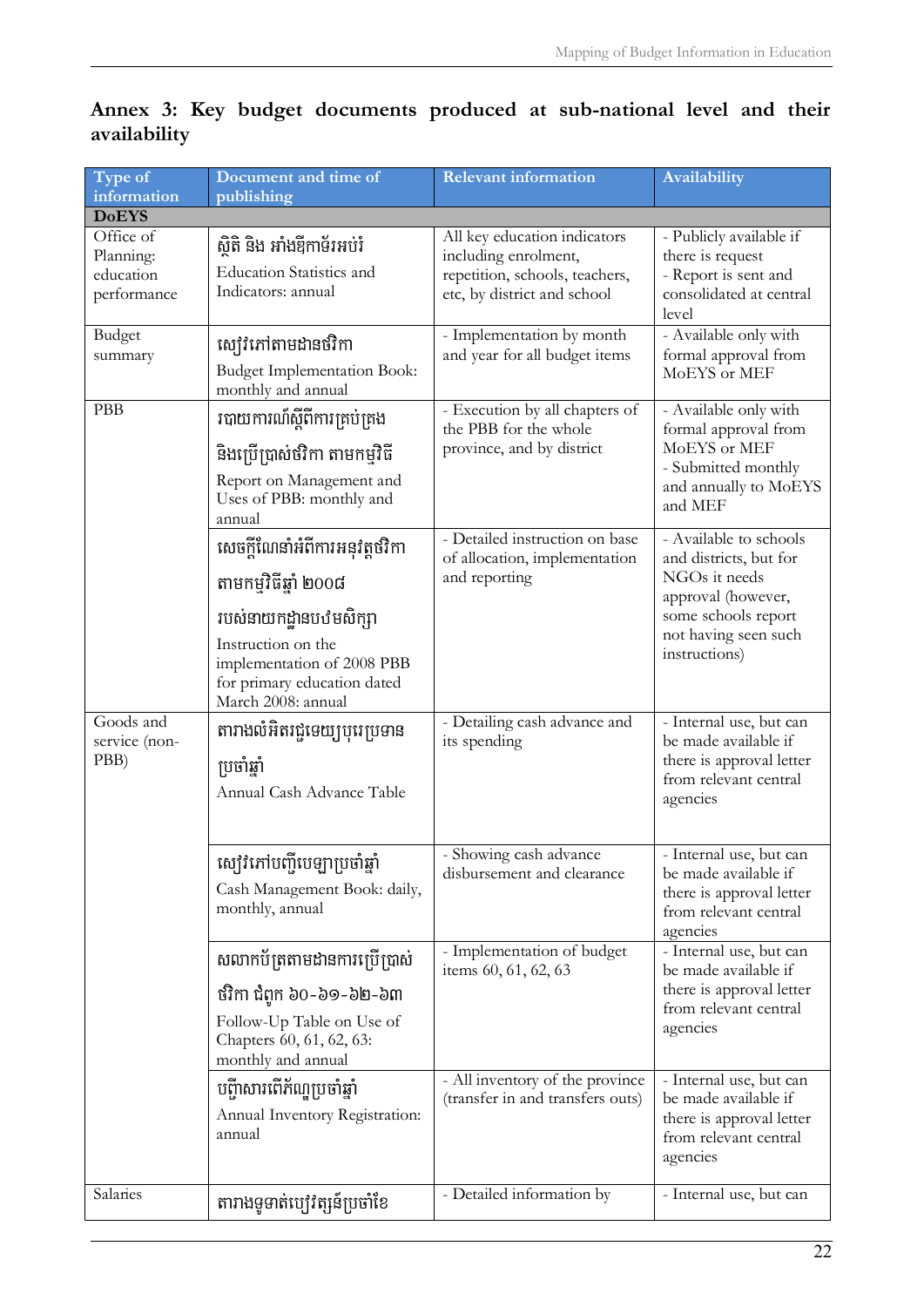| Type of               | Document and time of                                                                                                                                                                         | <b>Relevant information</b>                                                                                                                                  | Availability                                                                                                                                          |
|-----------------------|----------------------------------------------------------------------------------------------------------------------------------------------------------------------------------------------|--------------------------------------------------------------------------------------------------------------------------------------------------------------|-------------------------------------------------------------------------------------------------------------------------------------------------------|
| information           | publishing<br>Table on Monthly Salary<br>Payment: monthly                                                                                                                                    | name of employees receiving<br>basic salary and other benefits<br>and their signature on each<br>salary receipt                                              | be made publicly<br>available with formal<br>approval from MoEYS<br>and MEF or other<br>similar central agencies                                      |
|                       | តារាងទូទាត់ប្រាក់ឧត្ថម្ភម្តងគត់<br>និងវត្តជន និងតារាងផ្សេង១ទ្យេត<br>Tables on retirement and other<br>staff one-off support: annual                                                          | - Detailed information by<br>name of employee and<br>amount and composition of<br>support provided                                                           | - Internal use, but can<br>be made publicly<br>available if there is<br>formal approval from<br>MoEYS and MEF or<br>other similar central<br>agencies |
|                       | តារាងទូទាត់ប្រាក់បំណាច់សំរាប់ត្រូ<br>កិច្ចសន្យា<br>Table on contract teachers:<br>annual                                                                                                     | - Detailed information by<br>name and payment for<br>contract staff                                                                                          | - Internal use, but can<br>be made publicly<br>available if there is<br>formal approval from<br>MoEYS and MEF or<br>other similar central<br>agencies |
| Donor/NGO<br>projects | ស្ថិតិ និងអាំងឱ្យកាទ័រអប់រំ<br><b>Education Statistics and</b><br>Indicators: annual                                                                                                         | - Only a list of NGOs projects<br>operating in the province in<br>the past year                                                                              | - Publicly available if<br>there is request to<br><b>DoEYS</b><br>- The report is sent and<br>consolidated at central<br>level                        |
|                       | <b>Offices of Education, Youth and Sports</b>                                                                                                                                                |                                                                                                                                                              |                                                                                                                                                       |
| <b>PBB</b>            | របាយការណ៍ស្តីពីការគ្រប់គ្រង<br>និងប្រើប្រាស់ថវិកា តាមកម្មវិធី<br>Report on Management and<br>Uses of PBB: monthly and<br>annual                                                              | - Execution by all chapters of<br>the PBB for the whole district,<br>and by school                                                                           | - Available only with<br>formal approval from<br>MoEYS or MEF<br>- Submitted monthly<br>and annually to MoEYS<br>and MEF                              |
|                       | សេចក្តីណែនាំអំពីការអនុវត្តថវិកា<br>តាមកម្មវិធីឆ្នាំ ២០០៨<br>របស់នាយកដ្ឋាន បឋមសិក្សា<br>Instruction on the<br>implementation of 2008 PBB<br>for primary education dated<br>March 2008: annual | - Detailed instruction on base<br>of allocation, implementation<br>and reporting (but some<br>districts complained that they<br>did not get the instruction) | - Available to schools<br>and districts, but for<br>NGOs it needs<br>approval                                                                         |
| Inventory             | បញ្ចីសោរពើភ័ណ្ឌប្រចាំឆ្នាំ<br>Annual Inventory Registration:<br>annual                                                                                                                       | - All inventory of the district<br>(transfers in and transfers out)                                                                                          | - Internal use, but can<br>be made available if<br>there is approval letter<br>from relevant central<br>agencies                                      |
| Salaries              | តារាងទូទាត់បៅវិត្សរ៍ប្រចាំខែ<br>Table on Monthly Salary<br>Payment: monthly                                                                                                                  | - Detailed information by<br>name of employees receiving<br>basic salary and other benefits<br>and their signature on each<br>salary receipt                 | - Internal use, but can<br>be made public with<br>formal approval from<br>MoEYS and MEF or<br>other similar central<br>agencies                       |
|                       | តារាងទូទាត់ប្រាក់ឧត្ថម្ភម្តងគត់                                                                                                                                                              | - Detailed information by<br>name of employee and                                                                                                            | - Internal use, but can<br>be made publicly                                                                                                           |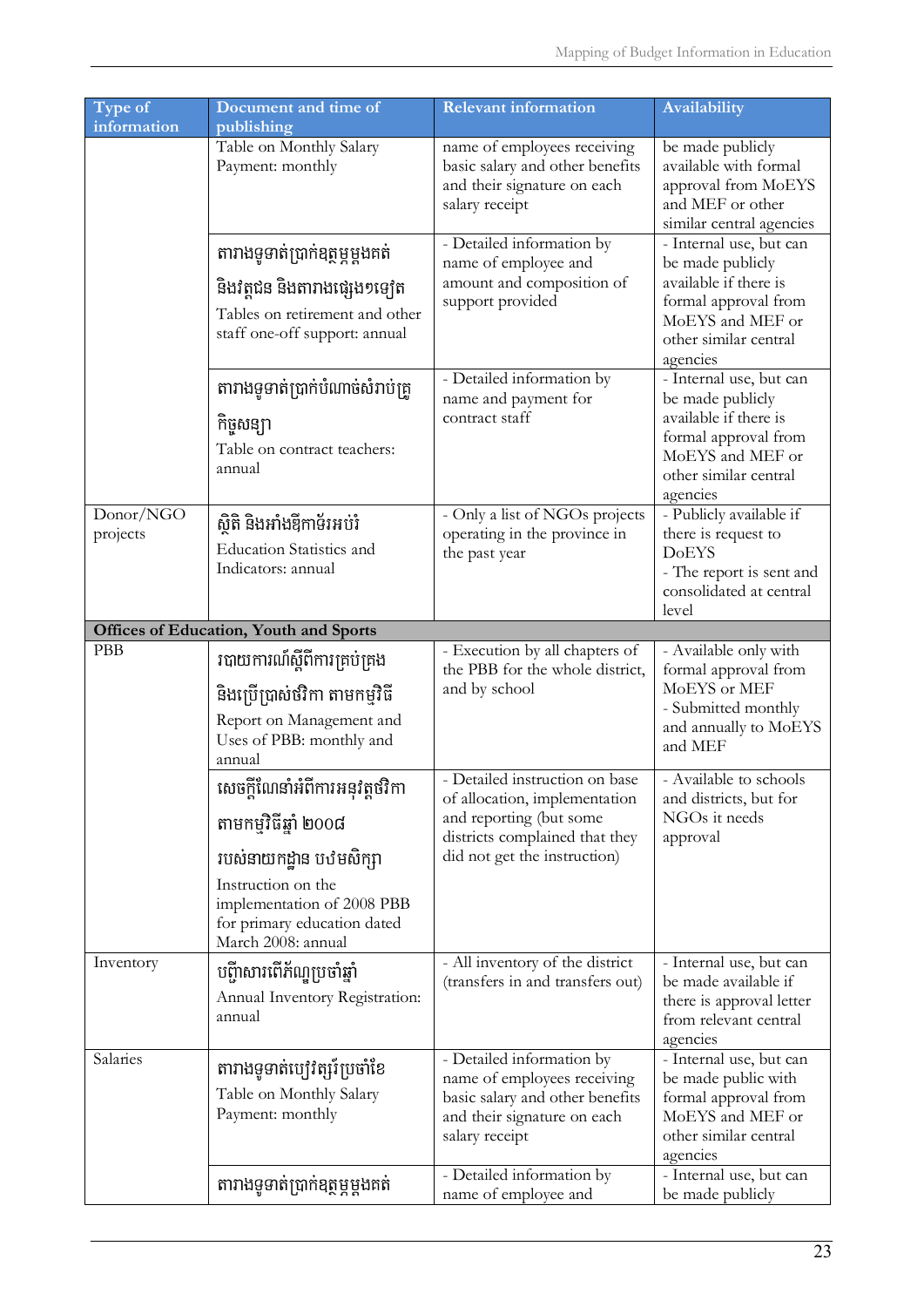| Type of                  | Document and time of                                                                                                                                                                        | <b>Relevant information</b>                                                                                                                                                                                 | <b>Availability</b>                                                                                                                                                                                   |
|--------------------------|---------------------------------------------------------------------------------------------------------------------------------------------------------------------------------------------|-------------------------------------------------------------------------------------------------------------------------------------------------------------------------------------------------------------|-------------------------------------------------------------------------------------------------------------------------------------------------------------------------------------------------------|
| information              | publishing                                                                                                                                                                                  |                                                                                                                                                                                                             |                                                                                                                                                                                                       |
|                          | និងវត្តជន និង តារាងផ្សេង១ទ្យេត<br>Tables on retirement and other<br>staff one-off support: annual                                                                                           | amount and composition of<br>support provided                                                                                                                                                               | available if there is<br>formal approval from<br>MoEYS and MEF or<br>other similar central<br>agencies                                                                                                |
|                          | តារាងទូទាត់ប្រាក់បំណាច់សំរាប់<br>ត្រួកិច្ចសន្យា<br>Table on contract teachers:<br>annual                                                                                                    | - Detailed information by<br>name and payment for<br>contract staff                                                                                                                                         | - Internal use, but can<br>be made publicly<br>available if there is<br>formal approval from<br>MoEYS and MEF or<br>other similar central<br>agencies                                                 |
| Education<br>performance | ស្ថិតិ និង អាំងឱ្យកាទ័រអប់រំ<br><b>Education Statistics and</b><br>Indicators: annual                                                                                                       | - All key education indicators,<br>students, teachers, etc, by<br>district and school<br>-A list of NGOs projects in<br>the area                                                                            | -Publicly available at<br>request to DoEYS<br>-The report is sent and<br>consolidated at<br>provincial level                                                                                          |
| <b>Schools</b>           |                                                                                                                                                                                             |                                                                                                                                                                                                             |                                                                                                                                                                                                       |
| <b>PBB</b>               | របាយការណ៍ស្តីពីការគ្រប់គ្រង<br>និងប្រើប្រាស់ថវិកា តាមកម្មវិធី<br>Report on Management and<br>Uses of PBB: monthly and<br>annual                                                             | - Execution by all chapters of<br>the PBB for the whole district,<br>and by school                                                                                                                          | - Available only with<br>formal approval from<br>MoEYS or MEF (but<br>can be made available<br>to communes and other<br>local authorities)<br>- Submitted monthly<br>and annually to MoEYS<br>and MEF |
|                          | សេចក្តីណែនាំអំពីការអនុវត្តថវិកា<br>តាមកម្មវិធីឆ្នាំ ២០០៨<br>របស់នាយកដ្ឋានបឋមសិក្សា<br>Instruction on the<br>implementation of 2008 PBB<br>for primary education dated<br>March 2008: annual | - Detailed instruction on base<br>of allocation, implementation<br>and reporting                                                                                                                            | -Available to schools<br>and districts, but for<br>NGOs it needs<br>approval<br>-Schools can share this<br>with communes and<br>other local authorities                                               |
| Inventory                | បញ្ចីសោរពើភ័ណ្ឌប្រចាំឆ្នាំ<br>Annual Inventory Registration:<br>annual                                                                                                                      | -All inventory of the schools<br>(transfers in and transfers<br>outs)                                                                                                                                       | - Internal use, but can<br>be made available with<br>approval from relevant<br>central agencies                                                                                                       |
| <b>Salaries</b>          | តារាងទូទាត់បៅវិត្សរ៍ប្រចាំខែ<br>Table on Monthly Salary<br>Payment: monthly                                                                                                                 | - Detailed information by<br>name of employees receiving<br>basic salary and other benefits<br>and their signature on each<br>salary receipt                                                                | - Internal use, but can<br>be made publicly<br>available with formal<br>approval from MoEYS<br>and MEF or other<br>similar central agencies                                                           |
| Education<br>performance | ស្ថិតិ និង អាំងឱ្យកាទ័រអប់រំ<br><b>Education Statistics and</b><br>Indicators: three times a year -<br>November, March and July -<br>plus annual performance report                         | - All key education indicators,<br>students, teachers, etc, by<br>district and school<br>- List of NGOs projects in the<br>area (although quality of<br>information may vary<br>significantly across areas) | - Publicly available on<br>request to DoEYS<br>- The report is sent and<br>consolidated at<br>provincial level                                                                                        |